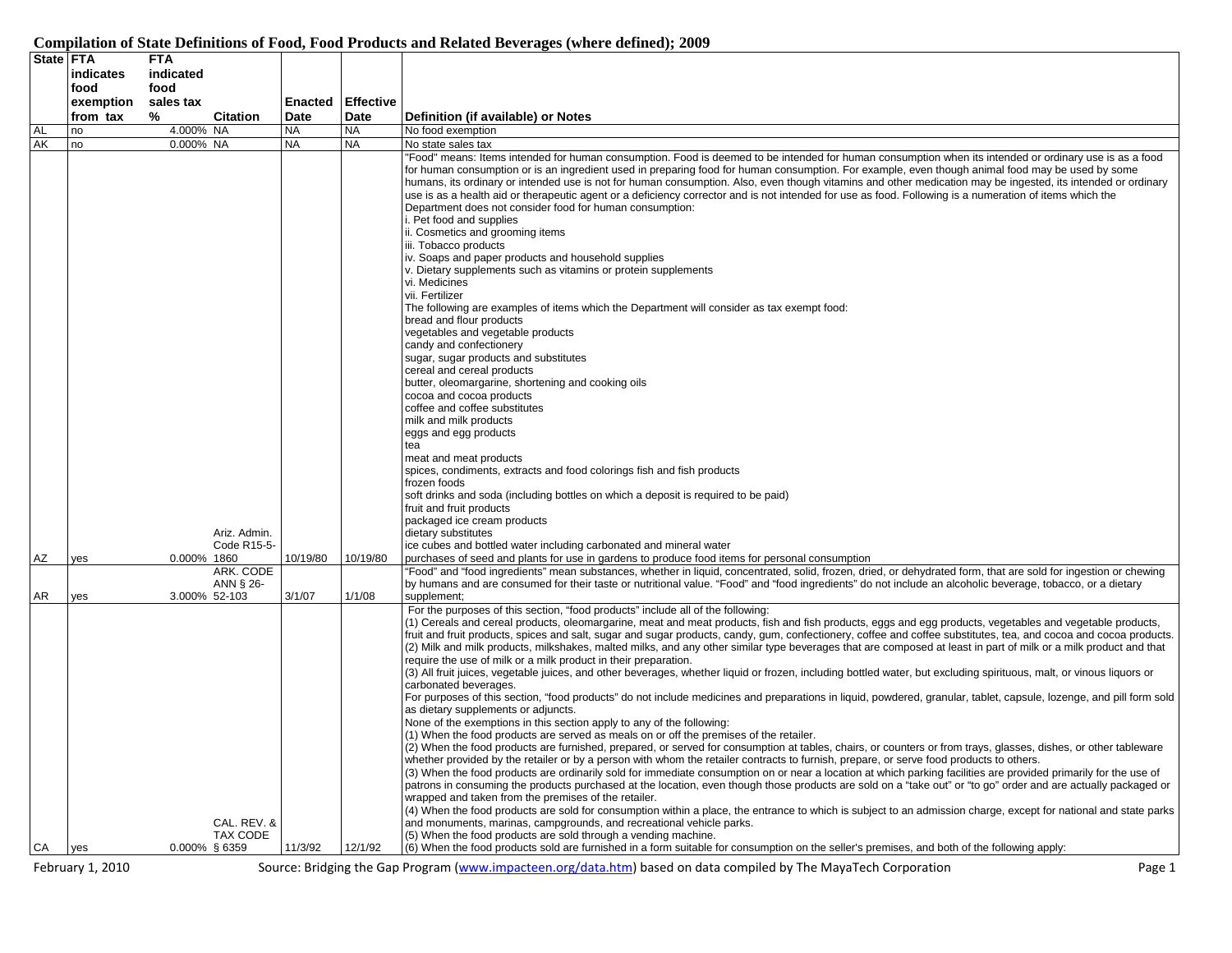| State FTA | indicates | <b>FTA</b><br>indicated |                                    |                  |                          |                                                                                                                                                                                                                                                                                                                                       |
|-----------|-----------|-------------------------|------------------------------------|------------------|--------------------------|---------------------------------------------------------------------------------------------------------------------------------------------------------------------------------------------------------------------------------------------------------------------------------------------------------------------------------------|
|           | food      | food                    |                                    |                  |                          |                                                                                                                                                                                                                                                                                                                                       |
|           | exemption | sales tax               |                                    |                  | <b>Enacted Effective</b> |                                                                                                                                                                                                                                                                                                                                       |
|           | from tax  | ℅                       | <b>Citation</b>                    | Date             | Date                     | Definition (if available) or Notes<br>(A) Over 80 percent of the seller's gross receipts are from the sale of food products.                                                                                                                                                                                                          |
|           |           |                         |                                    |                  |                          | (B) Over 80 percent of the seller's retail sales of food products are sales subject to tax pursuant to paragraph (1), (2), (3), or (7).                                                                                                                                                                                               |
|           |           |                         |                                    |                  |                          | (7) When the food products are sold as hot prepared food products.                                                                                                                                                                                                                                                                    |
|           |           |                         |                                    |                  |                          | (e) "Hot prepared food products," for the purposes of paragraph (7) of subdivision (d), include a combination of hot and cold food items or components where a<br>single price has been established for the combination and the food products are sold in combination, such as a hot meal, a hot specialty dish or serving, a hot     |
|           |           |                         |                                    |                  |                          | sandwich, or a hot pizza, including any cold components or side items. Paragraph (7) of subdivision (d) does not apply to a sale for a separate price of bakery                                                                                                                                                                       |
|           |           |                         |                                    |                  |                          | goods or beverages (other than bouillon, consommé, or soup), or where the food product is purchased cold or frozen; "hot prepared food products" means<br>those products, items, or components that have been prepared for sale in a heated condition and that are sold at any temperature that is higher than the air                |
|           |           |                         |                                    |                  |                          | temperature of the room or place where they are sold.                                                                                                                                                                                                                                                                                 |
|           |           |                         |                                    |                  |                          | 'Food" means food for domestic home consumption as defined in 7 U.S.C. sec. 2012(g) [Federal Food Stamp Definition, see Georgia for definition], as<br>amended, for purposes of the federal food stamp program as defined in 7 U.S.C. sec. 2012(h), as amended; except that "food" does not include carbonated                        |
|           |           |                         | COLO. REV.                         |                  |                          | water marketed in containers; chewing gum; seeds and plants to grow foods; prepared salads and salad bars; packaged and unpackaged cold sandwiches; deli                                                                                                                                                                              |
| CO        | yes       |                         | STAT. ANN<br>$0.000\%$ § 39-26-102 | Prior to<br>1990 | Prior to<br>1990         | trays; and hot or cold beverages served in unsealed containers or cups that are vended by or through machines or non-coin-operated coin-collecting food and<br>snack devices on behalf of a vendor.                                                                                                                                   |
|           |           |                         |                                    |                  |                          | "Food products" include cereals and cereal products, milk and milk products, oleomargarine, meat and meat products, fish and fish products, eggs and egg                                                                                                                                                                              |
|           |           |                         |                                    |                  |                          | products, vegetables and vegetable products, fruit and fruit products, spices and salt, sugar and sugar products other than candy and confectionery; coffee and<br>coffee substitutes, tea, cocoa and cocoa products other than candy and confectionery. "Food products" do not include spirituous, malt or vinous liquors, soft      |
|           |           |                         |                                    |                  |                          | drinks, sodas or beverages such as are ordinarily dispensed at bars and soda fountains, or in connection therewith, medicines except by prescription, tonics                                                                                                                                                                          |
|           |           |                         |                                    |                  |                          | and preparations in liquid, powdered, granular, tablet, capsule, lozenge and pill form sold as dietary supplements or adjuncts. "Food products" also do not<br>include meals sold by an eating establishment or caterer. "Meal" means food products which are furnished, prepared or served in such a form and in such                |
|           |           |                         | CONN.                              |                  |                          | portions that they are ready for immediate consumption. A meal as defined in this subsection includes food products which are sold on a "take out" or "to go"                                                                                                                                                                         |
|           |           |                         | <b>GEN. STAT.</b><br>ANN. § 12-    | Prior to         | Prior to                 | basis and which are actually packaged or wrapped. The sale of a meal, as defined in this subsection, is a taxable sale. "Eating establishment" means a place<br>where meals are sold and includes a restaurant, cafeteria, grinder shop, pizzeria, drive-in, fast food outlet, ice cream truck, hot dog cart, refreshment stand,      |
| СT        | yes       | 0.000% 412              |                                    | 1988             | 1988                     | sandwich shop, private or social club, cocktail lounge, tavern, diner, snack bar, or hotel or boarding house which furnishes both lodging and meals to its guests.                                                                                                                                                                    |
| DE        | no        | 0.000% NA               |                                    | <b>NA</b>        | <b>NA</b>                | No sales tax<br>'Food or drink" means items sold for human or animal ingestion that are consumed for their taste or nutritional value. These items include, but are not limited to,                                                                                                                                                   |
|           |           |                         |                                    |                  |                          | baby foods and formula; baked goods; baking soda, baking powder, and baking mixes; bouillon; cereal and cereal products; cocoa and cocoa products; coffee                                                                                                                                                                             |
|           |           |                         |                                    |                  |                          | and coffee substitutes; condiments; cooking wines; cough drops; edible cake decorations; egg and egg products; fish and fish products, including shellfish; fruit,<br>fruit products, and fruit juices; gelatin; honey; ice cream; meat and meat products; milk and milk products; nondairy creamers; oleomargarine; pasta and pasta  |
|           |           |                         |                                    |                  |                          | products; poultry and poultry products; powdered drinks, including health and diet drinks; salad dressings; salt and salt substitutes; sauces and gravies; snack                                                                                                                                                                      |
|           |           |                         | D.C. CODE<br>ANN. § 47-            |                  |                          | foods; soups; spices and herbs; sugar and sugar products; syrup and syrup substitutes; tea and tea substitutes; vegetables, vegetable products, and vegetable<br>juices; vitamins; water; yogurt; pet foods; flavored extracts; ice; and any combination of these items. The term "food or drink" does not include spirituous or malt |
| DC        | yes       | 0.000% 2001             |                                    | 12/13/00         | 01/01/01                 | liquors, beers, and wines; drugs, medicines or pharmaceuticals; chewing tobacco; toothpaste; or mouthwash.                                                                                                                                                                                                                            |
|           |           |                         |                                    |                  |                          | the term "food products" means edible commodities, whether processed, cooked, raw, canned, or in any other form, which are generally regarded as food. This<br>includes, but is not limited to, all of the following:                                                                                                                 |
|           |           |                         |                                    |                  |                          | 1. Cereals and cereal products, baked goods, oleomargarine, meat and meat products, fish and seafood products, frozen foods and dinners, poultry, eggs and                                                                                                                                                                            |
|           |           |                         |                                    |                  |                          | egg products, vegetables and vegetable products, fruit and fruit products, spices, salt, sugar and sugar products, milk and dairy products, and products intended<br>to be mixed with milk.                                                                                                                                           |
|           |           |                         |                                    |                  |                          | 2. Natural fruit or vegetable juices or their concentrates or reconstituted natural concentrated fruit or vegetable juices, whether frozen or unfrozen, dehydrated,                                                                                                                                                                   |
|           |           |                         |                                    |                  |                          | powdered, granulated, sweetened or unsweetened, seasoned with salt or spice, or unseasoned; coffee, coffee substitutes, or cocoa; and tea, unless it is sold in<br>a liquid form.                                                                                                                                                     |
|           |           |                         |                                    |                  |                          | 3. Bakery products sold by bakeries, pastry shops, or like establishments that do not have eating facilities.<br>(c) The exemption provided by this subsection does not apply: [FN1]                                                                                                                                                  |
|           |           |                         |                                    |                  |                          | 1. When the food products are sold as meals for consumption on or off the premises of the dealer. [FN2]<br>2. When the food products are furnished, prepared, or served for consumption at tables, chairs, or counters or from trays, glasses, dishes, or other tableware,                                                            |
|           |           |                         |                                    |                  |                          | whether provided by the dealer [FN2] or by a person with whom the dealer [FN2] contracts to furnish, prepare, or serve food products to others.                                                                                                                                                                                       |
|           |           |                         |                                    |                  |                          | 3. When the food products are ordinarily sold for immediate consumption on the seller's premises or near a location at which parking facilities are provided<br>primarily for the use of patrons in consuming the products purchased at the location, even though such products are sold on a "take out" or "to go" order and are     |
|           |           |                         |                                    |                  |                          | actually packaged or wrapped and taken from the premises of the dealer. [FN2]                                                                                                                                                                                                                                                         |
|           |           |                         |                                    |                  |                          | 4. To sandwiches sold ready for immediate consumption on or off the seller's premises.<br>5. When the food products are sold ready for immediate consumption within a place, the entrance to which is subject to an admission charge.                                                                                                 |
|           |           |                         |                                    |                  |                          | 6. When the food products are sold as hot prepared food products.                                                                                                                                                                                                                                                                     |
|           |           |                         |                                    |                  |                          | 7. To soft drinks, which include, but are not limited to, any nonalcoholic beverage, any preparation or beverage commonly referred to as a "soft drink," or any<br>noncarbonated drink made from milk derivatives or tea, when sold in cans or similar containers. [FN3]                                                              |
|           |           |                         |                                    |                  |                          | 8. To ice cream, frozen yogurt, and similar frozen dairy or nondairy products in cones, small cups, or pints, popsicles, frozen fruit bars, or other novelty items,                                                                                                                                                                   |
|           |           |                         |                                    |                  |                          | whether or not sold separately.                                                                                                                                                                                                                                                                                                       |
|           |           |                         | FLA. STAT.<br>ANN. §               |                  |                          | 9. To food prepared, whether on or off the premises, and sold for immediate consumption. This does not apply to food prepared off the premises and sold in the<br>original sealed container, or the slicing of products into smaller portions.                                                                                        |
| FL.       | yes       | 0.000% 212.08           |                                    | Unknown          | 7/1/99                   | 10. When the food products are sold through a vending machine, pushcart, motor vehicle, or any other form of vehicle.                                                                                                                                                                                                                 |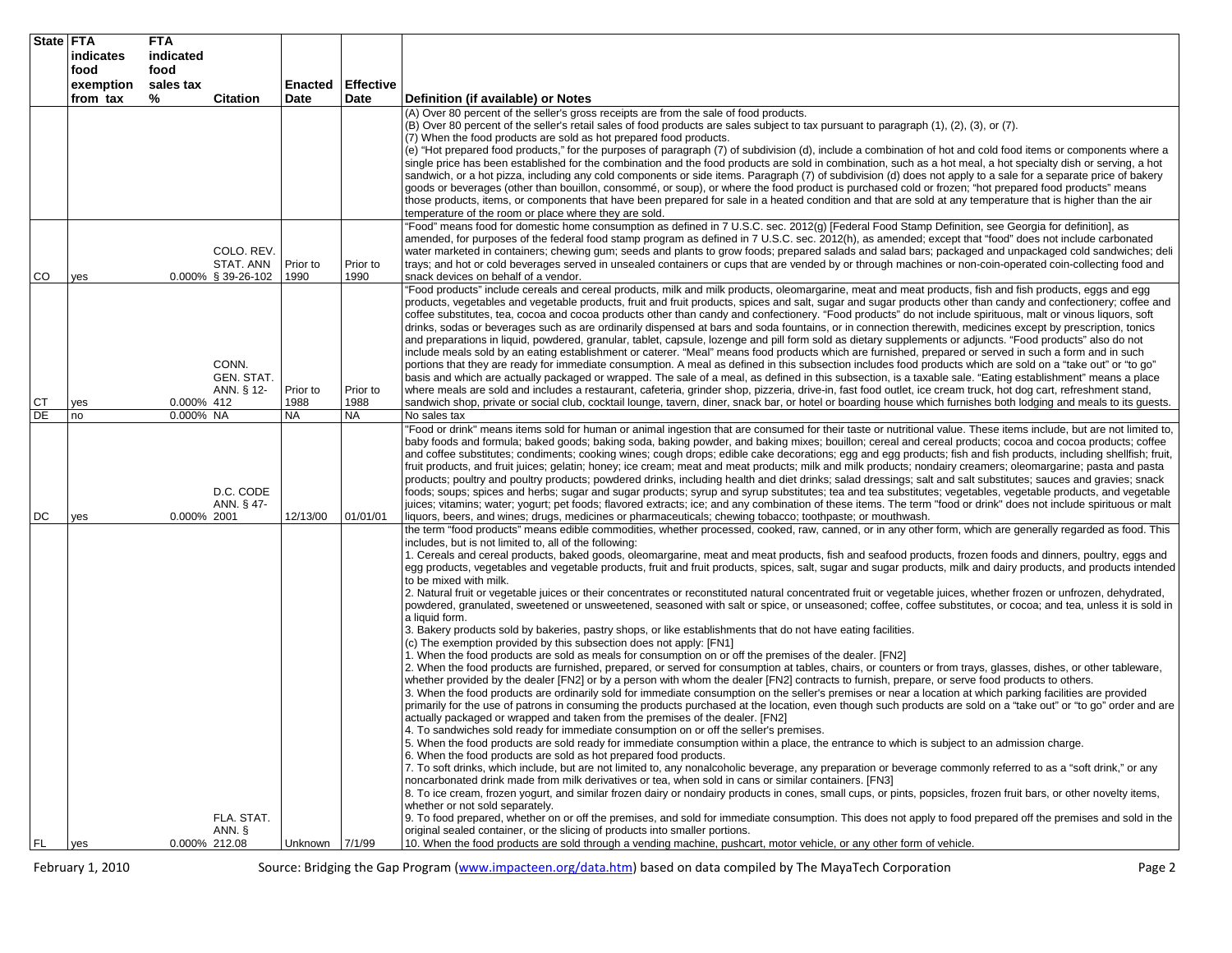|     | State FTA<br>indicates | <b>FTA</b><br>indicated                           |                  |                  |                                                                                                                                                                                                                                                                                                                                                                                                                                                                                                                                                                                                                                                                                                                                                                                                                                                                                                                                                                                                                                                                                                                                                                                                                                                                                                                                                                                                                                                                                                                                                                                                                                                                                                                                                                                                                                                                                                                                                                                                                                                                                                                                                                                     |
|-----|------------------------|---------------------------------------------------|------------------|------------------|-------------------------------------------------------------------------------------------------------------------------------------------------------------------------------------------------------------------------------------------------------------------------------------------------------------------------------------------------------------------------------------------------------------------------------------------------------------------------------------------------------------------------------------------------------------------------------------------------------------------------------------------------------------------------------------------------------------------------------------------------------------------------------------------------------------------------------------------------------------------------------------------------------------------------------------------------------------------------------------------------------------------------------------------------------------------------------------------------------------------------------------------------------------------------------------------------------------------------------------------------------------------------------------------------------------------------------------------------------------------------------------------------------------------------------------------------------------------------------------------------------------------------------------------------------------------------------------------------------------------------------------------------------------------------------------------------------------------------------------------------------------------------------------------------------------------------------------------------------------------------------------------------------------------------------------------------------------------------------------------------------------------------------------------------------------------------------------------------------------------------------------------------------------------------------------|
|     | food                   | food                                              |                  |                  |                                                                                                                                                                                                                                                                                                                                                                                                                                                                                                                                                                                                                                                                                                                                                                                                                                                                                                                                                                                                                                                                                                                                                                                                                                                                                                                                                                                                                                                                                                                                                                                                                                                                                                                                                                                                                                                                                                                                                                                                                                                                                                                                                                                     |
|     | exemption              | sales tax                                         | Enacted          | <b>Effective</b> |                                                                                                                                                                                                                                                                                                                                                                                                                                                                                                                                                                                                                                                                                                                                                                                                                                                                                                                                                                                                                                                                                                                                                                                                                                                                                                                                                                                                                                                                                                                                                                                                                                                                                                                                                                                                                                                                                                                                                                                                                                                                                                                                                                                     |
|     | from tax               | %<br><b>Citation</b>                              | Date             | Date             | Definition (if available) or Notes<br>11. To candy and any similar product regarded as candy or confection, based on its normal use, as indicated on the label or advertising thereof.<br>12. To bakery products sold by bakeries, pastry shops, or like establishments that have eating facilities, except when sold for consumption off the seller's<br>premises.<br>13. When food products are served, prepared, or sold in or by restaurants, lunch counters, cafeterias, hotels, taverns, or other like places of business.<br>(d) As used in this subsection, the term:<br>1. "For consumption off the seller's premises" means that the food or drink is intended by the customer to be consumed at a place away from the dealer's [FN2]<br>premises.<br>2. "For consumption on the seller's premises" means that the food or drink sold may be immediately consumed on the premises where the dealer [FN2]<br>conducts his or her business. In determining whether an item of food is sold for immediate consumption, there shall be considered the customary consumption<br>practices prevailing at the selling facility.<br>3. "Premises" shall be construed broadly, and means, but is not limited to, the lobby, aisle, or auditorium of a theater; the seating, aisle, or parking area of an<br>arena, rink, or stadium; or the parking area of a drive-in or outdoor theater. The premises of a caterer with respect to catered meals or beverages shall be the<br>place where such meals or beverages are served.<br>4. "Hot prepared food products" means those products, items, or components which have been prepared for sale in a heated condition and which are sold at<br>any temperature that is higher than the air temperature of the room or place where they are sold. "Hot prepared food products," for the purposes of this<br>subsection, includes a combination of hot and cold food items or components where a single price has been established for the combination and the food<br>products are sold in such combination, such as a hot meal, a hot specialty dish or serving, or a hot sandwich or hot pizza, including cold components or side |
| GA  | yes                    | GA. CODE<br>ANN. § 48-8-<br>$0.000\%$ 3 (b)(1)    | Unknown          | 10/1/96          | items.<br>Follows the Federal Food Stamp Act definition of food: "Food" means (1) any food or food product for home consumption except alcoholic beverages, tobacco,<br>and hot foods or hot food products ready for immediate consumption other than those authorized pursuant to clauses (3), (4), (5), (7), (8),and (9) of this<br>subsection, (2) seeds and plants for use in gardens to produce food for the personal consumption of the eligible household, (3) in the case of those persons<br>who are sixty years of age or over or who receive supplemental security income benefits or disability or blindness payments under title I, II, X, XIV, or XVI of the<br>Social Security Act [42 U.S.C.A. §§ 301 et seq., 401 et seq., 1201 et seq., 1351 et seq., 1381 et seq.], and their spouses, meals prepared by and served in<br>senior citizens' centers, apartment buildings occupied primarily by such persons, public or private nonprofit establishments (eating or otherwise) that feed such<br>persons, private establishments that contract with the appropriate agency of the State to offer meals for such persons at concessional prices, and meals<br>prepared for and served to residents of federally subsidized housing for the elderly.                                                                                                                                                                                                                                                                                                                                                                                                                                                                                                                                                                                                                                                                                                                                                                                                                                                                                                                 |
| HI  | no                     | 4.000% NA                                         | <b>NA</b>        | <b>NA</b>        | No food exemption                                                                                                                                                                                                                                                                                                                                                                                                                                                                                                                                                                                                                                                                                                                                                                                                                                                                                                                                                                                                                                                                                                                                                                                                                                                                                                                                                                                                                                                                                                                                                                                                                                                                                                                                                                                                                                                                                                                                                                                                                                                                                                                                                                   |
| ID  | no                     | 6.000% NA                                         | <b>NA</b>        | <b>NA</b>        | No food exemption                                                                                                                                                                                                                                                                                                                                                                                                                                                                                                                                                                                                                                                                                                                                                                                                                                                                                                                                                                                                                                                                                                                                                                                                                                                                                                                                                                                                                                                                                                                                                                                                                                                                                                                                                                                                                                                                                                                                                                                                                                                                                                                                                                   |
| IL. | yes                    | 35 ILL.<br>COMP.<br>STAT. ANN.<br>1.000% 105/3-10 | Prior to<br>1990 | Prior to<br>1990 | With respect to food for human consumption that is to be consumed off the premises where it is sold (other than alcoholic beverages, soft drinks, and food that<br>has been prepared for immediate consumption) and prescription and nonprescription medicines, drugs, medical appliances, modifications to a motor vehicle for<br>the purpose of rendering it usable by a disabled person, and insulin, urine testing materials, syringes, and needles used by diabetics, for human use, the tax is<br>imposed at the rate of 1%. For the purposes of this Section, the term "soft drinks" means any complete, finished, ready-to-use, non-alcoholic drink, whether<br>carbonated or not, including but not limited to soda water, cola, fruit juice, vegetable juice, carbonated water, and all other preparations commonly known as soft<br>drinks of whatever kind or description that are contained in any closed or sealed bottle, can, carton, or container, regardless of size. "Soft drinks" does not<br>include coffee, tea, non-carbonated water, infant formula, milk or milk products as defined in the Grade A Pasteurized Milk and Milk Products Act, [FN3] or<br>drinks containing 50% or more natural fruit or vegetable juice.                                                                                                                                                                                                                                                                                                                                                                                                                                                                                                                                                                                                                                                                                                                                                                                                                                                                                                                                    |
|     |                        |                                                   |                  |                  | For purposes of this section, the term "food and food ingredients for human consumption" includes the following items if sold without eating utensils provided by                                                                                                                                                                                                                                                                                                                                                                                                                                                                                                                                                                                                                                                                                                                                                                                                                                                                                                                                                                                                                                                                                                                                                                                                                                                                                                                                                                                                                                                                                                                                                                                                                                                                                                                                                                                                                                                                                                                                                                                                                   |
|     |                        |                                                   |                  |                  | the seller:<br>(1) Food sold by a seller whose proper primary NAICS classification is manufacturing in sector 311, except subsector 3118 (bakeries).<br>(2) Food sold in an unheated state by weight or volume as a single item.<br>(3) Bakery items, including bread, rolls, buns, biscuits, bagels, croissants, pastries, donuts, danish, cakes, tortes, pies, tarts, muffins, bars, cookies, and tortillas.<br>(c) Except as otherwise provided by subsection (b), for purposes of this section, the term "food and food ingredients for human consumption" does not include:<br>(1) candy;<br>(2) alcoholic beverages;<br>(3) soft drinks;<br>(4) food sold through a vending machine;<br>(5) food sold in a heated state or heated by the seller;<br>(6) two (2) or more food ingredients mixed or combined by the seller for sale as a single item (other than food that is only cut, repackaged, or pasteurized by the<br>seller, and eggs, fish, meat, poultry, and foods containing these raw animal foods requiring cooking by the consumer as recommended by the federal Food and<br>Drug Administration in chapter 3, subpart 3-401.11 of its Food Code so as to prevent food borne illnesses);<br>(7) food sold with eating utensils provided by the seller, including plates, knives, forks, spoons, glasses, cups, napkins, or straws (for purposes of this<br>subdivision, a plate does not include a container or packaging used to transport the food); or                                                                                                                                                                                                                                                                                                                                                                                                                                                                                                                                                                                                                                                                                                        |
|     |                        | IND. CODE<br>ANN. § 6-                            |                  |                  | (8) tobacco.<br>"Soft drinks" means nonalcoholic beverages that contain natural or artificial sweeteners. The term does not include beverages that contain milk or milk products,                                                                                                                                                                                                                                                                                                                                                                                                                                                                                                                                                                                                                                                                                                                                                                                                                                                                                                                                                                                                                                                                                                                                                                                                                                                                                                                                                                                                                                                                                                                                                                                                                                                                                                                                                                                                                                                                                                                                                                                                   |
| IN  | yes                    | 0.000% 2.5-5-20                                   | 5/8/03           | 01/01/04         | soy, rice, or similar milk substitutes, or greater than fifty percent (50%) of vegetable or fruit juice by volume.                                                                                                                                                                                                                                                                                                                                                                                                                                                                                                                                                                                                                                                                                                                                                                                                                                                                                                                                                                                                                                                                                                                                                                                                                                                                                                                                                                                                                                                                                                                                                                                                                                                                                                                                                                                                                                                                                                                                                                                                                                                                  |
|     |                        | <b>IOWA CODE</b><br>ANN. §                        |                  |                  | "food" does not include alcoholic beverages, candy, dietary supplements, food sold through vending machines, prepared food, soft drinks, and tobacco.<br>For the purposes of this subsection:<br>a. "Alcoholic beverages" means beverages that are suitable for human consumption and contain one-half of one percent or more of alcohol by volume.                                                                                                                                                                                                                                                                                                                                                                                                                                                                                                                                                                                                                                                                                                                                                                                                                                                                                                                                                                                                                                                                                                                                                                                                                                                                                                                                                                                                                                                                                                                                                                                                                                                                                                                                                                                                                                 |
| IA  | yes                    | 0.000% 423.3                                      | 6/19/03          | 7/1/04           | b. "Candy" means a preparation of sugar, honey, or other natural or artificial sweeteners in combination with chocolate, fruits, nuts, or other ingredients or                                                                                                                                                                                                                                                                                                                                                                                                                                                                                                                                                                                                                                                                                                                                                                                                                                                                                                                                                                                                                                                                                                                                                                                                                                                                                                                                                                                                                                                                                                                                                                                                                                                                                                                                                                                                                                                                                                                                                                                                                      |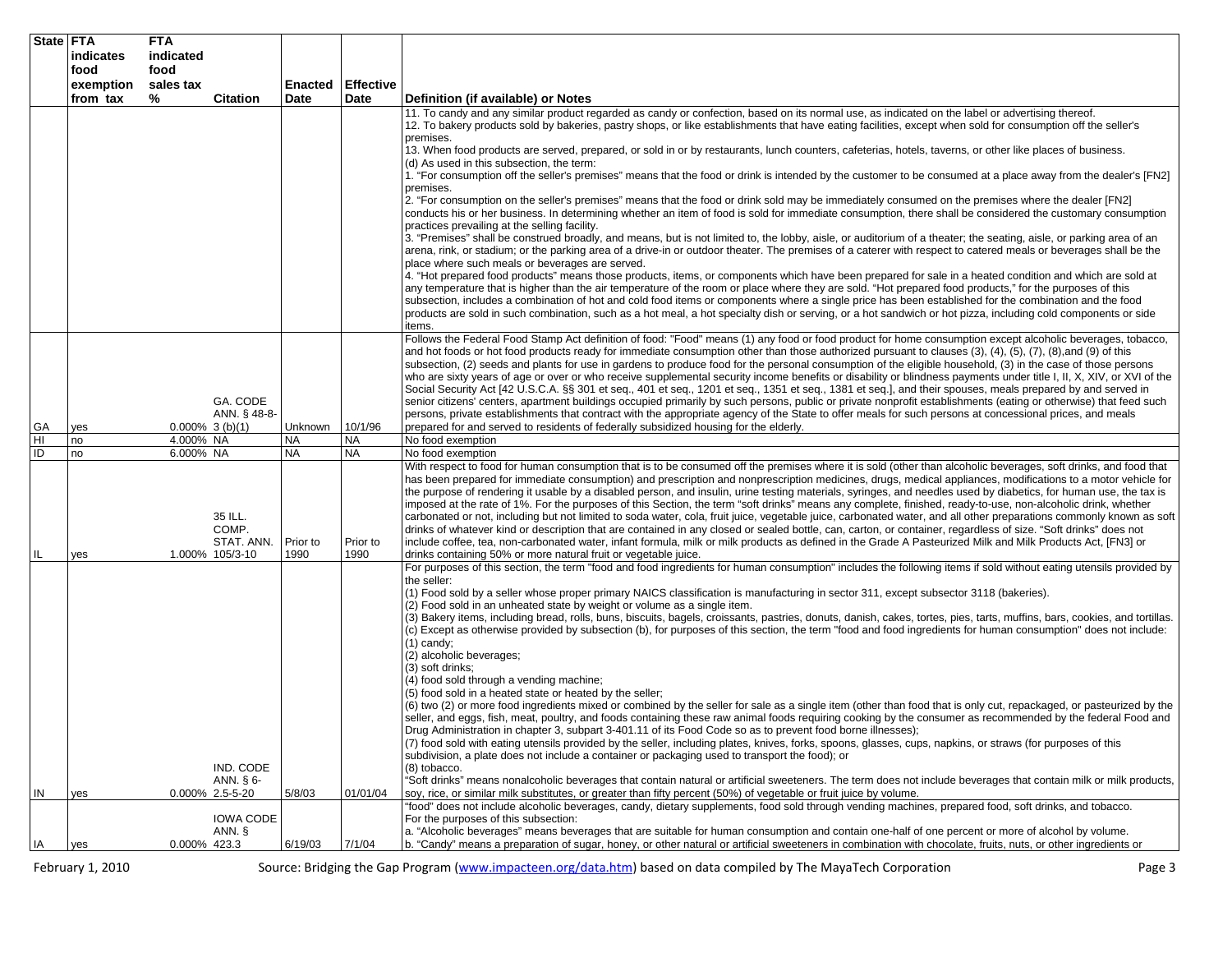|    | State FTA         | <b>FTA</b>        |                                |           |                  |                                                                                                                                                                                                                                                                                                                                                                                                                                                                                                                                                                                                                                                                                                                                                                                                                                                                                                                                                                                                                                                                                                                                                                                                                                                                                                                                                                                                                                                                                                                                                                                                                                                                                                                                                                                                                                                                                                                                                                                                                                                                                                                                                                                                                                                                                                                                                                                                                                                                                                                                                                                                                                                                                                                                                                                                                                                                                                                                                                                                                                                                                                                                                                                                                                                                                                                                                                                                                                                                                                                                                                                                                                                                                                                     |
|----|-------------------|-------------------|--------------------------------|-----------|------------------|---------------------------------------------------------------------------------------------------------------------------------------------------------------------------------------------------------------------------------------------------------------------------------------------------------------------------------------------------------------------------------------------------------------------------------------------------------------------------------------------------------------------------------------------------------------------------------------------------------------------------------------------------------------------------------------------------------------------------------------------------------------------------------------------------------------------------------------------------------------------------------------------------------------------------------------------------------------------------------------------------------------------------------------------------------------------------------------------------------------------------------------------------------------------------------------------------------------------------------------------------------------------------------------------------------------------------------------------------------------------------------------------------------------------------------------------------------------------------------------------------------------------------------------------------------------------------------------------------------------------------------------------------------------------------------------------------------------------------------------------------------------------------------------------------------------------------------------------------------------------------------------------------------------------------------------------------------------------------------------------------------------------------------------------------------------------------------------------------------------------------------------------------------------------------------------------------------------------------------------------------------------------------------------------------------------------------------------------------------------------------------------------------------------------------------------------------------------------------------------------------------------------------------------------------------------------------------------------------------------------------------------------------------------------------------------------------------------------------------------------------------------------------------------------------------------------------------------------------------------------------------------------------------------------------------------------------------------------------------------------------------------------------------------------------------------------------------------------------------------------------------------------------------------------------------------------------------------------------------------------------------------------------------------------------------------------------------------------------------------------------------------------------------------------------------------------------------------------------------------------------------------------------------------------------------------------------------------------------------------------------------------------------------------------------------------------------------------------|
|    | indicates         | indicated         |                                |           |                  |                                                                                                                                                                                                                                                                                                                                                                                                                                                                                                                                                                                                                                                                                                                                                                                                                                                                                                                                                                                                                                                                                                                                                                                                                                                                                                                                                                                                                                                                                                                                                                                                                                                                                                                                                                                                                                                                                                                                                                                                                                                                                                                                                                                                                                                                                                                                                                                                                                                                                                                                                                                                                                                                                                                                                                                                                                                                                                                                                                                                                                                                                                                                                                                                                                                                                                                                                                                                                                                                                                                                                                                                                                                                                                                     |
|    | food<br>exemption | food<br>sales tax |                                | Enacted   | <b>Effective</b> |                                                                                                                                                                                                                                                                                                                                                                                                                                                                                                                                                                                                                                                                                                                                                                                                                                                                                                                                                                                                                                                                                                                                                                                                                                                                                                                                                                                                                                                                                                                                                                                                                                                                                                                                                                                                                                                                                                                                                                                                                                                                                                                                                                                                                                                                                                                                                                                                                                                                                                                                                                                                                                                                                                                                                                                                                                                                                                                                                                                                                                                                                                                                                                                                                                                                                                                                                                                                                                                                                                                                                                                                                                                                                                                     |
|    | from tax          | %                 | <b>Citation</b>                | Date      | Date             | Definition (if available) or Notes                                                                                                                                                                                                                                                                                                                                                                                                                                                                                                                                                                                                                                                                                                                                                                                                                                                                                                                                                                                                                                                                                                                                                                                                                                                                                                                                                                                                                                                                                                                                                                                                                                                                                                                                                                                                                                                                                                                                                                                                                                                                                                                                                                                                                                                                                                                                                                                                                                                                                                                                                                                                                                                                                                                                                                                                                                                                                                                                                                                                                                                                                                                                                                                                                                                                                                                                                                                                                                                                                                                                                                                                                                                                                  |
|    |                   |                   |                                |           |                  | flavorings in the form of bars, drops, or pieces. Candy shall not include any preparation containing flour and shall require no refrigeration.<br>c. "Dietary supplement" means any product, other than tobacco, intended to supplement the diet that contains one or more of the following dietary ingredients:<br>$(1)$ A vitamin.<br>(2) A mineral.<br>(3) An herb or other botanical.<br>(4) An amino acid.                                                                                                                                                                                                                                                                                                                                                                                                                                                                                                                                                                                                                                                                                                                                                                                                                                                                                                                                                                                                                                                                                                                                                                                                                                                                                                                                                                                                                                                                                                                                                                                                                                                                                                                                                                                                                                                                                                                                                                                                                                                                                                                                                                                                                                                                                                                                                                                                                                                                                                                                                                                                                                                                                                                                                                                                                                                                                                                                                                                                                                                                                                                                                                                                                                                                                                     |
|    |                   |                   |                                |           |                  | (5) A dietary substance for use by humans to supplement the diet by increasing the total dietary intake.<br>(6) A concentrate, metabolite, constituent, extract, or combination of any of the ingredients in subparagraphs (1) through (5) that is intended for ingestion in<br>tablet, capsule, powder, softgel, gelcap, or liquid form, or if not intended for ingestion in such a form, is not represented as conventional food and is not<br>represented for use as a sole item of a meal or of the diet; and is required to be labeled as a dietary supplement, identifiable by the "supplement facts" box<br>found on the label and as required pursuant to 21 C.F.R. § 101.36.<br>d. "Food and food ingredients" means substances, whether in liquid, concentrated, solid, frozen, dried, or dehydrated form, that are sold for ingestion or chewing<br>by humans and are consumed for their taste or nutritional value.<br>"Soft drinks" means nonalcoholic beverages that contain natural or artificial sweeteners. "Soft drinks" does not include beverages that contain milk or milk<br>products; soy, rice, or similar milk substitutes; or greater than fifty percent of vegetable or fruit juice by volume.                                                                                                                                                                                                                                                                                                                                                                                                                                                                                                                                                                                                                                                                                                                                                                                                                                                                                                                                                                                                                                                                                                                                                                                                                                                                                                                                                                                                                                                                                                                                                                                                                                                                                                                                                                                                                                                                                                                                                                                                                                                                                                                                                                                                                                                                                                                                                                                                                                                                                           |
| ΚS | no                | 5.300% NA         |                                | <b>NA</b> | <b>NA</b>        | No food exemption                                                                                                                                                                                                                                                                                                                                                                                                                                                                                                                                                                                                                                                                                                                                                                                                                                                                                                                                                                                                                                                                                                                                                                                                                                                                                                                                                                                                                                                                                                                                                                                                                                                                                                                                                                                                                                                                                                                                                                                                                                                                                                                                                                                                                                                                                                                                                                                                                                                                                                                                                                                                                                                                                                                                                                                                                                                                                                                                                                                                                                                                                                                                                                                                                                                                                                                                                                                                                                                                                                                                                                                                                                                                                                   |
|    |                   |                   |                                |           |                  | (2) The term "food and food ingredients" as used in subsection (1) of this section means substances, whether in liquid, concentrated, solid, frozen, dried, or<br>dehydrated form, that are sold for ingestion or chewing by humans and are consumed for their taste or nutritional value. "Food and food ingredients" shall not<br>include:<br>(a) Alcoholic beverages;<br>(b) Tobacco;<br>(c) Candy;<br>(d) Dietary supplements;<br>(e) Soft drinks; and<br>(f) Prepared food.<br>(3) For purposes of this section:<br>(a) "Alcoholic beverages" means beverages that are suitable for human consumption and contain one-half of one percent (0.5%) or more of alcohol by volume;<br>(b) "Tobacco" means cigarettes, cigars, chewing or pipe tobacco, or any other item that contains tobacco;<br>(c) "Candy" means a preparation of sugar, honey, or other natural or artificial sweeteners in combination with chocolate, fruits, nuts, or other ingredients or<br>flavorings in the form of bars, drops, or pieces. "Candy" shall not include:<br>1. Any preparation containing flour; or<br>2. Any item requiring refrigeration;<br>(d) "Dietary supplement" means any product, other than tobacco, intended to supplement the diet that:<br>1. Contains one (1) or more of the following dietary ingredients:<br>a. A vitamin;<br>b. A mineral;<br>c. An herb or other botanical;<br>d. An amino acid;<br>e. A dietary substance for use by humans to supplement the diet by increasing the total dietary intake; or<br>f. A concentrate, metabolite, constituent, extract, or combination of any ingredient described above;<br>2. Is intended for ingestion in tablet, capsule, powder, softgel, gelcap, or liquid form or, if not intended for ingestion in such a form, is not represented as<br>conventional food and is not represented for use as a sole item of a meal or of the diet; and<br>3. Is required to be labeled as a dietary supplement, identifiable by the "Supplement facts" box found on the label as required pursuant to 21 C.F.R. 101.36;<br>(e) "Soft drinks" means nonalcoholic beverages that contain natural or artificial sweeteners. "Soft drinks" does not include beverages that contain milk or milk<br>products, soy, rice, or similar milk substitutes, or greater than fifty percent (50%) of vegetable or fruit juice by volume;<br>(f) "Food sold through vending machines" means food dispensed from a machine or other mechanical device that accepts payment;<br>(g) "Prepared food" means:<br>1. Food sold in a heated state or heated by the retailer;<br>2. Two (2) or more food ingredients mixed or combined by the retailer for sale as a single item except food that is only cut, repackaged, or pasteurized by the<br>retailer, eggs, fish, meat, poultry, and foods containing these raw animal foods requiring cooking by the consumer as recommended by the Food and Drug<br>Administration in Chapter 3, Part 401.11 of the FDA Food Code so as to prevent food-borne illnesses; or<br>3. Food sold with eating utensils provided by the retailer, including plates, knives, forks, spoons, glasses, cups, napkins, or straws;<br>(h) Notwithstanding paragraph (g) of this subsection, "prepared food" shall not include the following items if sold without eating utensils provided by the seller:<br>1. Food sold by a seller whose proper primary North American Industry Classification System classification is manufacturing in sector 311, except subsector<br>3118: or<br>2. Bakery items, including bread, rolls, buns, biscuits, bagels, croissants, pastries, donuts, danishes, cakes, tortes, pies, tarts, muffins, bars, cookies, and |
|    |                   |                   | KY. REV.                       |           |                  | tortillas.                                                                                                                                                                                                                                                                                                                                                                                                                                                                                                                                                                                                                                                                                                                                                                                                                                                                                                                                                                                                                                                                                                                                                                                                                                                                                                                                                                                                                                                                                                                                                                                                                                                                                                                                                                                                                                                                                                                                                                                                                                                                                                                                                                                                                                                                                                                                                                                                                                                                                                                                                                                                                                                                                                                                                                                                                                                                                                                                                                                                                                                                                                                                                                                                                                                                                                                                                                                                                                                                                                                                                                                                                                                                                                          |
| KY | yes               |                   | STAT. ANN.<br>0.000% § 139.485 | 3/18/03   | 7/1/04           | (4) Notwithstanding the provisions of subsection (1) of this section, "food and food ingredients" sold through vending machines or nonmechanical self-service<br>vending systems shall be subject to the tax imposed by this chapter.                                                                                                                                                                                                                                                                                                                                                                                                                                                                                                                                                                                                                                                                                                                                                                                                                                                                                                                                                                                                                                                                                                                                                                                                                                                                                                                                                                                                                                                                                                                                                                                                                                                                                                                                                                                                                                                                                                                                                                                                                                                                                                                                                                                                                                                                                                                                                                                                                                                                                                                                                                                                                                                                                                                                                                                                                                                                                                                                                                                                                                                                                                                                                                                                                                                                                                                                                                                                                                                                               |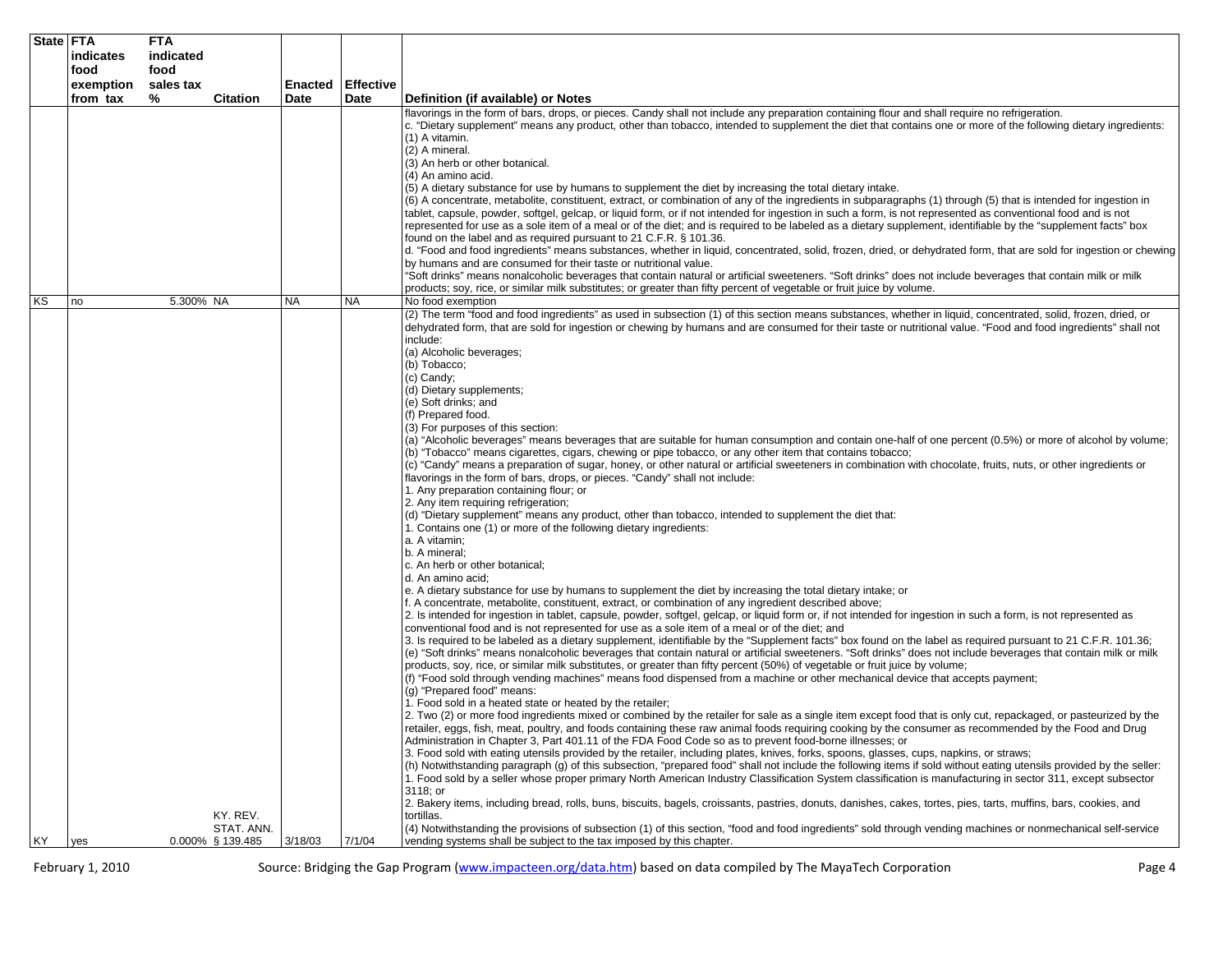| State FTA |           | <b>FTA</b>    |                                         |                                      |                                      |                                                                                                                                                                                                                                                                                                                                                                                                                                                                                                             |
|-----------|-----------|---------------|-----------------------------------------|--------------------------------------|--------------------------------------|-------------------------------------------------------------------------------------------------------------------------------------------------------------------------------------------------------------------------------------------------------------------------------------------------------------------------------------------------------------------------------------------------------------------------------------------------------------------------------------------------------------|
|           | indicates | indicated     |                                         |                                      |                                      |                                                                                                                                                                                                                                                                                                                                                                                                                                                                                                             |
|           | food      | food          |                                         |                                      |                                      |                                                                                                                                                                                                                                                                                                                                                                                                                                                                                                             |
|           | exemption | sales tax     |                                         | <b>Enacted</b>                       | <b>Effective</b>                     |                                                                                                                                                                                                                                                                                                                                                                                                                                                                                                             |
|           | from tax  | %             | <b>Citation</b>                         | Date                                 | Date                                 | Definition (if available) or Notes                                                                                                                                                                                                                                                                                                                                                                                                                                                                          |
|           |           |               | LA. REV.<br>STAT. ANN.                  |                                      |                                      | Louisiana doesn't necessarily define food, but does have this in their "exemptions from state sales and use tax" statute: (n) Solely for purposes of the state<br>sales and use tax, food sold for preparation and consumption in the home including by way of extension and not of limitation bakery products. (o) Solely for<br>purposes of the state sales and use tax, dairy products. (p) Solely for purposes of the state sales and use tax, soft drinks. (q) Solely for purposes of the state        |
| LA        | yes       |               | 0.000% § 47:305                         | Unknown<br>grocery                   | 7/15/91<br>grocery                   | sales and use tax, fresh fruits and vegetables.                                                                                                                                                                                                                                                                                                                                                                                                                                                             |
|           |           |               |                                         | staples:<br>last                     | staples:<br>last                     |                                                                                                                                                                                                                                                                                                                                                                                                                                                                                                             |
|           |           |               |                                         | amended                              | amended                              |                                                                                                                                                                                                                                                                                                                                                                                                                                                                                                             |
|           |           |               |                                         | 1991;                                | 1991;                                | "Grocery staples" means food products ordinarily consumed for human nourishment.                                                                                                                                                                                                                                                                                                                                                                                                                            |
|           |           |               | ME. REV.<br>STAT. ANN.<br>tit. $36, §$  | snack food<br>definition<br>repealed | snack food<br>definition<br>repealed | "Grocery staples" does not include spirituous, malt or vinous liquors; soft drinks, iced tea, sodas or beverages such as are ordinarily dispensed at bars or soda<br>fountains or in connection with bars or soda fountains; medicines, tonics, vitamins and preparations in liquid, powdered, granular, tablet, capsule, lozenge or pill<br>form, sold as dietary supplements or adjuncts, except when sold on the prescription of a physician; water, including mineral bottled and carbonated waters and |
| ME        | yes       | 0.000% 1752   |                                         | 1999                                 | 1999                                 | ice; dietary substitutes; candy and confections; and prepared food.                                                                                                                                                                                                                                                                                                                                                                                                                                         |
|           |           |               |                                         |                                      |                                      | (2) "Food for immediate consumption" means:                                                                                                                                                                                                                                                                                                                                                                                                                                                                 |
|           |           |               |                                         |                                      |                                      | (i) food obtained from a salad, soup, or dessert bar;                                                                                                                                                                                                                                                                                                                                                                                                                                                       |
|           |           |               |                                         |                                      |                                      | (ii) party platters;                                                                                                                                                                                                                                                                                                                                                                                                                                                                                        |
|           |           |               |                                         |                                      |                                      | (iii) heated food;                                                                                                                                                                                                                                                                                                                                                                                                                                                                                          |
|           |           |               |                                         |                                      |                                      | (iv) sandwiches suitable for immediate consumption; or<br>(v) ice cream, frozen yogurt, and other frozen desserts, sold in containers of less than 1 pint.                                                                                                                                                                                                                                                                                                                                                  |
|           |           |               |                                         |                                      |                                      | (3) "Facility for food consumption" does not include parking spaces for vehicles as the sole accommodation.                                                                                                                                                                                                                                                                                                                                                                                                 |
|           |           |               |                                         |                                      |                                      | (4)(i) "Food" means food for human consumption.                                                                                                                                                                                                                                                                                                                                                                                                                                                             |
|           |           |               |                                         |                                      |                                      | (ii) "Food" includes the following foods and their products:                                                                                                                                                                                                                                                                                                                                                                                                                                                |
|           |           |               |                                         |                                      |                                      | 1. beverages, including coffee, coffee substitutes, cocoa, fruit juices, and tea;                                                                                                                                                                                                                                                                                                                                                                                                                           |
|           |           |               |                                         |                                      |                                      | 2. condiments;                                                                                                                                                                                                                                                                                                                                                                                                                                                                                              |
|           |           |               |                                         |                                      |                                      | $3.$ eggs;                                                                                                                                                                                                                                                                                                                                                                                                                                                                                                  |
|           |           |               |                                         |                                      |                                      | 4. fish, meat, and poultry;                                                                                                                                                                                                                                                                                                                                                                                                                                                                                 |
|           |           |               |                                         |                                      |                                      | 5. fruit, grain, and vegetables;<br>6. milk, including ice cream; and                                                                                                                                                                                                                                                                                                                                                                                                                                       |
|           |           |               |                                         |                                      |                                      | 7. sugar.<br>(iii) "Food" does not include:                                                                                                                                                                                                                                                                                                                                                                                                                                                                 |
|           |           |               | MD. CODE                                |                                      |                                      | 1. an alcoholic beverage as defined in $\S$ 5-101 of this article;                                                                                                                                                                                                                                                                                                                                                                                                                                          |
|           |           |               | ANN., Tax $\S$                          |                                      |                                      | 2. a soft drink or carbonated beverage; or                                                                                                                                                                                                                                                                                                                                                                                                                                                                  |
| MD        | yes       | 0.000% 11-206 |                                         |                                      |                                      | 3. candy or confectionery.                                                                                                                                                                                                                                                                                                                                                                                                                                                                                  |
|           |           |               |                                         |                                      |                                      | "Food products" includes cereals and cereal products, flour and flour products, milk and milk products, including ice cream, oleomargarine, meat and meat<br>products, fish and fish products, eggs and egg products, vegetables and vegetable products, fruit and fruit products, soft drinks, herbs, spices and salt, sugar<br>and sugar products, candy and confectionery; coffee and coffee substitutes, tea, cocoa and cocoa products; and ice when used for household consumption.                    |
|           |           |               |                                         |                                      |                                      | 'Food products" does not include alcoholic beverages as defined in chapter one hundred and thirty-eight except as hereinafter provided, medicines, tonics and<br>preparations in liquid, powdered, granular, tablet, capsule, lozenge and pill form sold as dietary supplements or adjuncts. "Food products" does not include                                                                                                                                                                               |
|           |           |               |                                         |                                      |                                      | meals consisting of any of the items defined as food products in this paragraph for consumption on or off the premises where sold.<br>'Honor snack tray", any vending arrangement in which only candy or snacks are available in an open tray for the benefit of employees in an establishment that                                                                                                                                                                                                         |
|           |           |               |                                         |                                      |                                      | normally does not sell food or food products and for which payment is made on the honor system.                                                                                                                                                                                                                                                                                                                                                                                                             |
|           |           |               | MASS, GEN.<br>LAWS ANN.                 | Prior to                             | Prior to                             | "Meals" shall mean any food or beverage, or both, prepared for human consumption and provided by a restaurant, where the food or beverages is intended for<br>consumption on or off the restaurant premises, and includes food or beverages sold on a "take out" or "to go" basis, whether or not they are packaged or                                                                                                                                                                                      |
| MA        | yes       |               | $0.000\%$ Ch. 64H, § 6                  | 1996                                 | 1996                                 | wrapped and whether or not they are taken from the premises of the restaurant.                                                                                                                                                                                                                                                                                                                                                                                                                              |
|           |           |               |                                         |                                      |                                      | "Food and food ingredients" means substances, whether in liquid, concentrated, solid, frozen, dried, or dehydrated form, that are sold for ingestion or chewing                                                                                                                                                                                                                                                                                                                                             |
|           |           |               |                                         |                                      |                                      | by humans and are consumed for their taste or nutritional value. Food and food ingredients do not include alcoholic beverages and tobacco.<br>Food or drink heated or cooled mechanically, electrically, or by other artificial means to an average temperature above 75 degrees Fahrenheit or below 65                                                                                                                                                                                                     |
|           |           |               |                                         |                                      |                                      | degrees Fahrenheit before sale and sold from a vending machine, except milk, nonalcoholic beverages in a sealed container, and fresh fruit, is subject to the                                                                                                                                                                                                                                                                                                                                               |
|           |           |               | MICH.                                   |                                      |                                      | tax under this act. The tax due under this act on the sale of food or drink from a vending machine selling both taxable items and items exempt under this                                                                                                                                                                                                                                                                                                                                                   |
|           |           |               | COMP.                                   |                                      |                                      | subsection shall be calculated under this act based on 1 of the following as determined by the taxpayer:                                                                                                                                                                                                                                                                                                                                                                                                    |
| ΜI        | yes       |               | LAWS ANN.<br>$0.000\%$ § 205.54g        | 6/28/04                              | 9/1/04                               | (a) Actual gross proceeds from sales at retail. (b) Forty-five percent of proceeds from the sale of items subject to tax under this act or exempt from the tax levied<br>under this act, other than from the sale of carbonated beverages.                                                                                                                                                                                                                                                                  |
|           |           |               |                                         |                                      |                                      | Subd. 2. Food and food ingredients. Except as otherwise provided in this subdivision, food and food ingredients are exempt. For purposes of this subdivision,<br>"food" and "food ingredients" mean substances, whether in liquid, concentrated, solid, frozen, dried, or dehydrated form, that are sold for ingestion or chewing                                                                                                                                                                           |
|           |           |               |                                         |                                      |                                      | by humans and are consumed for their taste or nutritional value. Food and food ingredients exempt under this subdivision do not include candy, soft drinks, food                                                                                                                                                                                                                                                                                                                                            |
|           |           |               | MINN.                                   |                                      |                                      | sold through vending machines, dietary supplements, and prepared foods.                                                                                                                                                                                                                                                                                                                                                                                                                                     |
|           |           |               | STAT. ANN.                              |                                      |                                      | Subd. 32. Soft drinks. "Soft drinks" means nonalcoholic beverages that contain natural or artificial sweeteners. Soft drinks do not include beverages that contain                                                                                                                                                                                                                                                                                                                                          |
|           |           |               | § 297A.61<br>0.000% and 297A.67 6/30/01 |                                      | 1/1/02                               | milk or milk products; soy, rice, or similar milk substitutes; or greater than 50 percent vegetable or fruit juice by volume.<br>Subd. 33. Candy. "Candy" means a preparation of sugar, honey, or other natural or artificial sweeteners in combination with chocolate, fruits, nuts, or other                                                                                                                                                                                                              |
| MN        | yes       |               |                                         |                                      |                                      |                                                                                                                                                                                                                                                                                                                                                                                                                                                                                                             |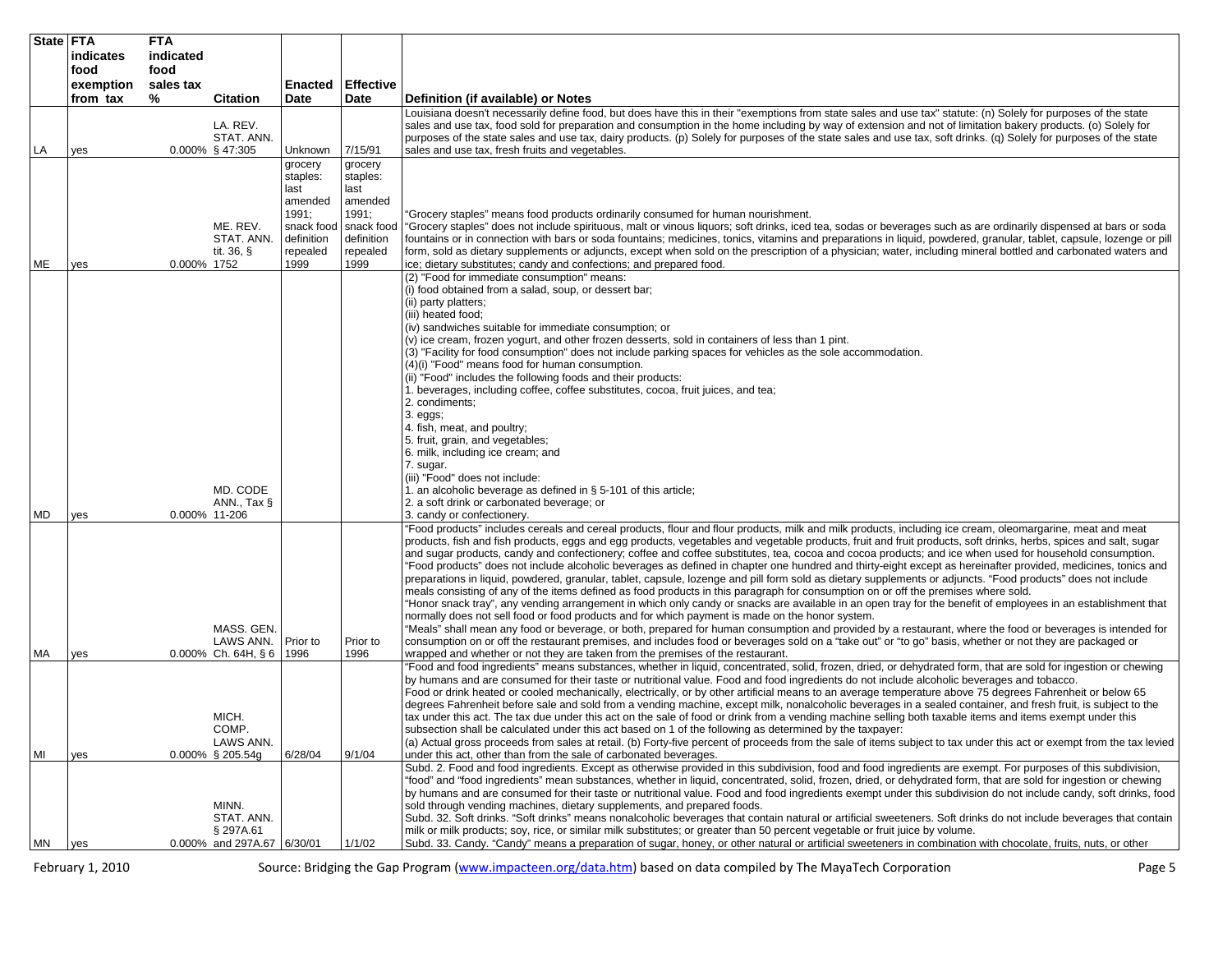| State FTA              |                   | <b>FTA</b>        |                              |               |                      |                                                                                                                                                                                                                                                                                                                                           |
|------------------------|-------------------|-------------------|------------------------------|---------------|----------------------|-------------------------------------------------------------------------------------------------------------------------------------------------------------------------------------------------------------------------------------------------------------------------------------------------------------------------------------------|
|                        | indicates<br>food | indicated<br>food |                              |               |                      |                                                                                                                                                                                                                                                                                                                                           |
|                        | exemption         | sales tax         |                              | Enacted       | <b>Effective</b>     |                                                                                                                                                                                                                                                                                                                                           |
|                        | from tax          | %                 | <b>Citation</b>              | Date          | Date                 | Definition (if available) or Notes                                                                                                                                                                                                                                                                                                        |
|                        |                   |                   |                              |               |                      | ingredients or flavorings in the form of bars, drops, or pieces. Candy does not include any preparation containing flour and must require no refrigeration.                                                                                                                                                                               |
| <b>MS</b>              | no                | 7.000% NA         |                              | NA            | NA                   | No food exemption                                                                                                                                                                                                                                                                                                                         |
|                        |                   |                   |                              |               |                      | Follows the Federal Food Stamp Act definition of food: "Food" means (1) any food or food product for home consumption except alcoholic beverages, tobacco,<br>and hot foods or hot food products ready for immediate consumption other than those authorized pursuant to clauses (3), (4), (5), (7), (8), and (9) of this                 |
|                        |                   |                   |                              |               |                      | subsection, (2) seeds and plants for use in gardens to produce food for the personal consumption of the eligible household, (3) in the case of those persons                                                                                                                                                                              |
|                        |                   |                   |                              |               |                      | who are sixty years of age or over or who receive supplemental security income benefits or disability or blindness payments under title I, II, X, XIV, or XVI of the                                                                                                                                                                      |
|                        |                   |                   |                              |               |                      | Social Security Act [42 U.S.C.A. §§ 301 et seq., 401 et seq., 1201 et seq., 1351 et seq., 1381 et seq.], and their spouses, meals prepared by and served in                                                                                                                                                                               |
|                        |                   |                   | MO. ANN.<br>STAT. §          |               |                      | senior citizens' centers, apartment buildings occupied primarily by such persons, public or private nonprofit establishments (eating or otherwise) that feed such<br>persons, private establishments that contract with the appropriate agency of the State to offer meals for such persons at concessional prices, and meals             |
| <b>MO</b>              | yes               |                   | 1.225% 144.014               | 1997          | 1/1/98               | prepared for and served to residents of federally subsidized housing for the elderly.                                                                                                                                                                                                                                                     |
| <b>MT</b>              | no                | 0.000% NA         |                              | NA            | <b>NA</b>            | No sales tax                                                                                                                                                                                                                                                                                                                              |
|                        |                   |                   | NEB. REV.                    |               |                      |                                                                                                                                                                                                                                                                                                                                           |
| <b>NE</b>              | yes               |                   | STAT. §<br>0.000% 77.2704.24 | 5/6/03        | 01/01/04             | Food and food ingredients means substances, whether in liquid, concentrated, solid, frozen, dried, or dehydrated form that are sold for ingestion or chewing by<br>humans and are consumed for their taste or nutritional value. Food and food ingredients does not include alcoholic beverages, dietary supplements, or tobacco          |
|                        |                   |                   | NEV. REV.                    |               |                      | "Food" and "food ingredients" means substances, whether in liquid, concentrated, solid, frozen, dried or dehydrated form, that are sold for ingestion or chewing                                                                                                                                                                          |
|                        |                   |                   | STAT. ANN.                   |               |                      | by humans and are consumed for their taste or nutritional value, except alcoholic beverages, dietary supplements and tobacco. (2007 legislation added dietary                                                                                                                                                                             |
| <b>NV</b><br><b>NH</b> | yes<br>no         | 0.000% NA         | 0.000% § 360B.445            | 6/13/07<br>NA | 10/1/07<br><b>NA</b> | supplements)<br>No sales tax                                                                                                                                                                                                                                                                                                              |
|                        |                   |                   |                              |               |                      | a. Receipts from the following are exempt from the tax imposed under the "Sales and Use Tax Act:" sales of food and food ingredients and dietary supplements,                                                                                                                                                                             |
|                        |                   |                   |                              |               |                      | sold for human consumption off the premises where sold but not including (1) candy, and (2) soft drinks, all of which shall be subject to the retail sales and                                                                                                                                                                            |
|                        |                   |                   |                              |               |                      | compensating use taxes, whether or not the item is sold in liquid form.<br>b. The exemption in this section is not applicable to prepared food subject to tax under subsection (c) of section 3 of the Sales and Use Tax Act (C.54:32B-3).                                                                                                |
|                        |                   |                   |                              |               |                      | c. As used in this section:                                                                                                                                                                                                                                                                                                               |
|                        |                   |                   |                              |               |                      | "Candy" means a preparation of sugar, honey, or other natural or artificial sweeteners in combination with chocolate, fruits, nuts or other ingredients or                                                                                                                                                                                |
|                        |                   |                   |                              |               |                      | flavorings in the form of bars, drops, or pieces. "Candy" does not include any preparation containing flour or requiring refrigeration; [during the state verification                                                                                                                                                                    |
|                        |                   |                   |                              |               |                      | project in 2007, state said that gum is a type of candy]<br>"Dietary supplement" means any product, other than tobacco, intended to supplement the diet, that:                                                                                                                                                                            |
|                        |                   |                   |                              |               |                      | (1) contains one or more of the following dietary ingredients: a vitamin; a mineral; an herb or other botanical; an amino acid; a dietary substance for use by                                                                                                                                                                            |
|                        |                   |                   |                              |               |                      | humans to supplement the diet by increasing the total dietary intake; a concentrate, metabolite, constituent, extract, or combination of any ingredient described                                                                                                                                                                         |
|                        |                   |                   |                              |               |                      | herein;<br>(2) is intended for ingestion in tablet, capsule, powder, softgel, gelcap, or liquid form, or if not intended for ingestion in such a form, is not represented as                                                                                                                                                              |
|                        |                   |                   |                              |               |                      | conventional food and is not represented for use as a sole item of a meal or of the diet; and                                                                                                                                                                                                                                             |
|                        |                   |                   |                              |               |                      | (3) is required to be labeled as a dietary supplement, identifiable by the "Supplemental Facts" box found on the label and as required pursuant to 21 C.F.R.<br>s.101.36;                                                                                                                                                                 |
|                        |                   |                   |                              |               |                      | "Food and food ingredients" means substances, whether in liquid, concentrated, solid, frozen, dried, or dehydrated form, that are sold for ingestion or chewing                                                                                                                                                                           |
|                        |                   |                   |                              |               |                      | by humans and are consumed for their taste or nutritional value, "Food and food ingredients" does not include alcoholic beverages or tobacco;                                                                                                                                                                                             |
|                        |                   |                   | N.J. STAT.<br>ANN. §         |               |                      | "Soft drinks" means non-alcoholic beverages that contain natural or artificial sweeteners. "Soft drinks" does not include beverages that contain: milk or milk<br>products; soy, rice or similar milk substitutes; or greater than fifty percent of vegetable or fruit juice by volume; and                                               |
| <b>NJ</b>              | yes               |                   | 0.000% 54:32B-8.2            | 7/2/05        | 10/1/05              | "Tobacco" means cigarettes, cigars, chewing or pipe tobacco, or any other item that contains tobacco.                                                                                                                                                                                                                                     |
|                        |                   |                   |                              |               |                      | Follows the Federal Food Stamp Act definition of food: "Food" means (1) any food or food product for home consumption except alcoholic beverages, tobacco,                                                                                                                                                                                |
|                        |                   |                   |                              |               |                      | and hot foods or hot food products ready for immediate consumption other than those authorized pursuant to clauses (3), (4), (5), (7), (8), and (9) of this<br>subsection, (2) seeds and plants for use in gardens to produce food for the personal consumption of the eligible household, (3) in the case of those persons               |
|                        |                   |                   |                              |               |                      | who are sixty years of age or over or who receive supplemental security income benefits or disability or blindness payments under title I. II, X, XIV, or XVI of the                                                                                                                                                                      |
|                        |                   |                   |                              |               |                      | Social Security Act [42 U.S.C.A. §§ 301 et seq., 401 et seq., 1201 et seq., 1351 et seq., 1381 et seq.], and their spouses, meals prepared by and served in                                                                                                                                                                               |
|                        |                   |                   | N.M. STAT.<br>ANN. § 7-9-    |               |                      | senior citizens' centers, apartment buildings occupied primarily by such persons, public or private nonprofit establishments (eating or otherwise) that feed such<br>persons, private establishments that contract with the appropriate agency of the State to offer meals for such persons at concessional prices, and meals             |
| <b>NM</b>              | yes               | 0.000% 92         |                              | 3/1/04        | 01/01/05             | prepared for and served to residents of federally subsidized housing for the elderly.                                                                                                                                                                                                                                                     |
|                        |                   |                   |                              |               |                      | 1) Food, food products, beverages, dietary foods and health supplements, sold for human consumption but not including (i) candy and confectionery, (ii) fruit                                                                                                                                                                             |
|                        |                   |                   |                              |               |                      | drinks which contain less than seventy percent of natural fruit juice, (iii) soft drinks, sodas and beverages such as are ordinarily dispensed at soda fountains or<br>in connection therewith (other than coffee, tea and cocoa) and (iv) beer, wine or other alcoholic beverages, all of which shall be subject to the retail sales and |
|                        |                   |                   |                              |               |                      | compensating use taxes, whether or not the item is sold in liquid form. The food and drink excluded from the exemption provided by this paragraph under                                                                                                                                                                                   |
|                        |                   |                   |                              |               |                      | subparagraphs (i), (ii) and (iii) of this paragraph shall be exempt under this paragraph when sold for seventy-five cents or less through any vending machine                                                                                                                                                                             |
|                        |                   |                   | N.Y. TAX                     | Prior to      | Prior to             | activated by the use of coin, currency, credit card or debit card. With the exception of the provision in this paragraph providing for an exemption for certain food<br>or drink sold for seventy-five cents or less through vending machines, nothing herein shall be construed as exempting food or drink from the tax imposed under    |
| <b>NY</b>              | yes               |                   | 0.000% LAW § 1115            | 1987          | 1987                 | subdivision (d) of section eleven hundred five.[which taxes food in addition to alcohol sold in restaurants, taverns, and bars]                                                                                                                                                                                                           |
|                        |                   |                   | N.C. GEN.                    |               |                      | Food. -- Substances that are sold for ingestion or chewing by humans and are consumed for their taste or nutritional value. The substances may be in liquid,                                                                                                                                                                              |
| NC                     | yes               |                   | STAT. §<br>0.000% 105-164.3  | 11/29/01      | 1/1/02               | concentrated, solid, frozen, dried, or dehydrated form. The term does not include an alcoholic beverage, as defined in G.S. 105-113.68, or a tobacco product, as<br>defined in G.S. 105-113.4.                                                                                                                                            |
|                        |                   |                   |                              |               |                      |                                                                                                                                                                                                                                                                                                                                           |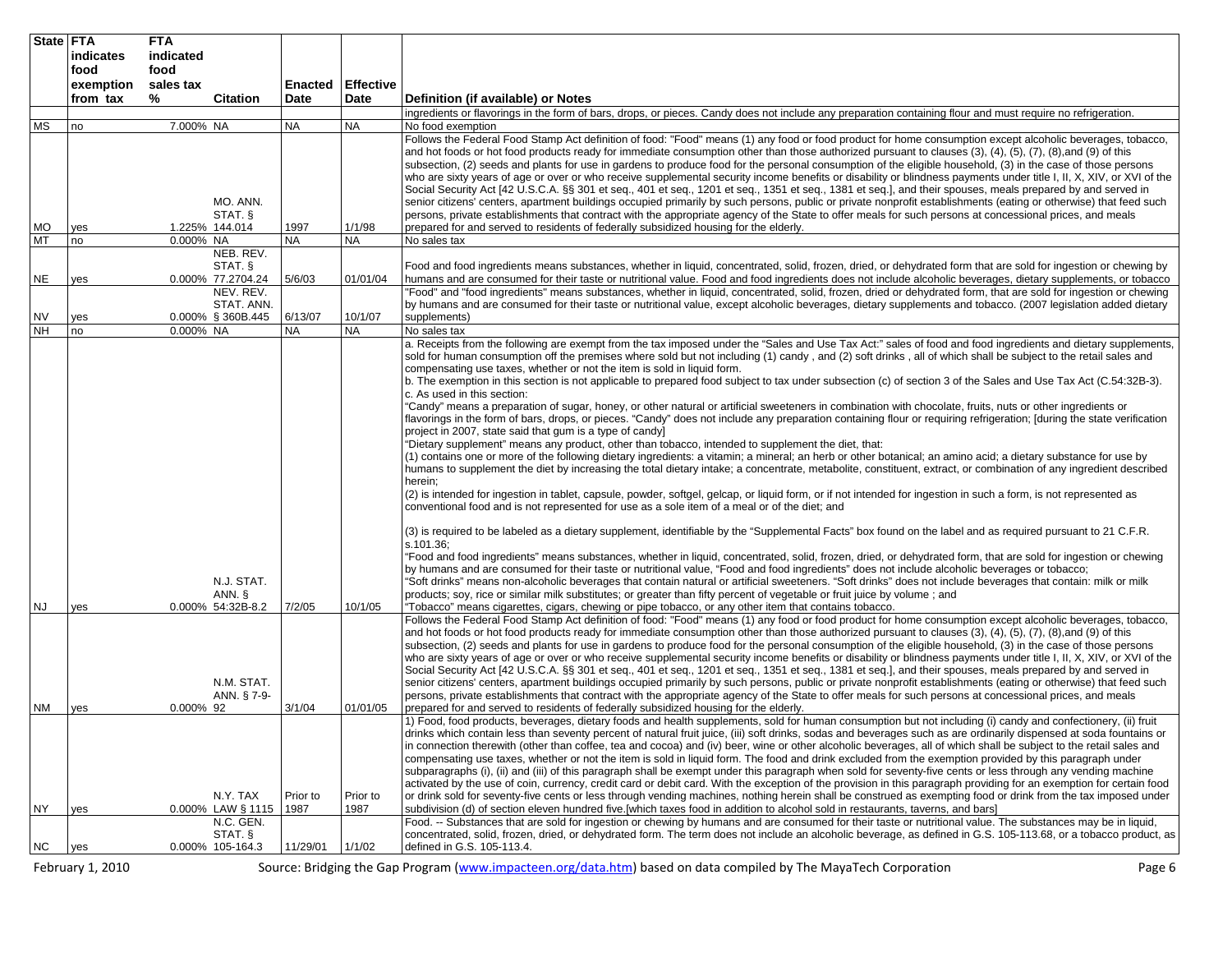| State FTA | indicates         | <b>FTA</b><br>indicated |                                       |                      |                     |                                                                                                                                                                                                                                                                                                                                                                                                                                                                                                                                                                                                                                                                                                                                                                                                                                                                                                                                                                                                                                                                                                                                                                                                                                                                                                                                                                                                                                                                                                                                                                                                                                                                                                                                  |
|-----------|-------------------|-------------------------|---------------------------------------|----------------------|---------------------|----------------------------------------------------------------------------------------------------------------------------------------------------------------------------------------------------------------------------------------------------------------------------------------------------------------------------------------------------------------------------------------------------------------------------------------------------------------------------------------------------------------------------------------------------------------------------------------------------------------------------------------------------------------------------------------------------------------------------------------------------------------------------------------------------------------------------------------------------------------------------------------------------------------------------------------------------------------------------------------------------------------------------------------------------------------------------------------------------------------------------------------------------------------------------------------------------------------------------------------------------------------------------------------------------------------------------------------------------------------------------------------------------------------------------------------------------------------------------------------------------------------------------------------------------------------------------------------------------------------------------------------------------------------------------------------------------------------------------------|
|           | food<br>exemption | food<br>sales tax       |                                       | Enacted              | <b>Effective</b>    |                                                                                                                                                                                                                                                                                                                                                                                                                                                                                                                                                                                                                                                                                                                                                                                                                                                                                                                                                                                                                                                                                                                                                                                                                                                                                                                                                                                                                                                                                                                                                                                                                                                                                                                                  |
|           | from tax          | %                       | <b>Citation</b>                       | <b>Date</b>          | Date                | Definition (if available) or Notes                                                                                                                                                                                                                                                                                                                                                                                                                                                                                                                                                                                                                                                                                                                                                                                                                                                                                                                                                                                                                                                                                                                                                                                                                                                                                                                                                                                                                                                                                                                                                                                                                                                                                               |
|           |                   |                         |                                       |                      |                     | Candy. -- A preparation of sugar, honey, or other natural or artificial sweeteners in combination with chocolate, fruits, nuts, or other ingredients or flavorings in<br>the form of bars, drops, or pieces that do not require refrigeration. The term does not include any preparation that contains flour.<br>Soft drink. -- A nonalcoholic beverage that contains natural or artificial sweeteners. The term does not include beverages that contain one or more of the<br>following:<br>a. Milk or milk products.<br>b. Soy, rice, or similar milk substitutes.<br>c. More than fifty percent (50%) vegetable or fruit juice                                                                                                                                                                                                                                                                                                                                                                                                                                                                                                                                                                                                                                                                                                                                                                                                                                                                                                                                                                                                                                                                                                |
|           |                   |                         |                                       |                      |                     | [NC exempts food, but not candy or soft drinks from sales tax, or sales of food from vending machines:N.C. GEN. STAT. § 105-164.13B]<br>"food and food ingredients" means substances, whether in liquid, concentrated, solid, frozen, dried, or dehydrated form, that are sold for ingestion or chewing by                                                                                                                                                                                                                                                                                                                                                                                                                                                                                                                                                                                                                                                                                                                                                                                                                                                                                                                                                                                                                                                                                                                                                                                                                                                                                                                                                                                                                       |
|           |                   |                         | N.D. CENT.<br>CODE §<br>57.39.2-04.1: |                      |                     | humans and are consumed for taste or nutritional value.<br>1. For purposes of this section, "food" and "food ingredients" do not include:<br>a. Alcoholic beverages.<br>b. Candy or chewing gum.<br>c. Dietary supplements.<br>d. Prepared food.<br>e. Soft drinks containing fifty percent or less fruit juice.<br>f. Tobacco.<br>For purposes of this section:<br>"Alcoholic beverages" means beverages that are suitable for human consumption and contain one-half of one percent or more of alcohol by volume.<br>"Candy" means a preparation of sugar, honey, or other natural or artificial sweeteners in combination with chocolate, fruits, nuts, or other ingredients or flavoring<br>in the form of bars, drops, or pieces. Candy does not include any preparation containing flour and does not require refrigeration.<br>"Dietary supplement" means any product, other than tobacco, intended to supplement the diet which contains one or more of the following dietary ingredients: a<br>vitamin; a mineral; an herb or other botanical; an amino acid; a dietary substance for use by humans to supplement the diet by increasing the total dietary<br>intake; an oral concentrate, metabolite, constitute, extract, or combination of any dietary ingredients described in this sentence and which is intended for<br>ingestion in tablet, capsule, powder, soft gel, gel cap, or liquid form, or if not represented for use as a sole item of a meal or of a diet; and is required to be<br>labeled as a dietary supplement, identifiable by the supplemental facts box found on the label and as required pursuant to 21 CFR section 101.36.                                                                  |
| ND.       | yes               | 0.000% 04.1             | $§ 57.40.2-$                          | 3/9/07               | 9/15/07             | "Soft drinks" means nonalcoholic beverages that contain natural or artificial sweeteners. "Soft drinks" does not include beverages that contain milk or milk<br>products, soy, rice, or similar milk substitutes, or greater than fifty percent of vegetable or fruit juice by volume.                                                                                                                                                                                                                                                                                                                                                                                                                                                                                                                                                                                                                                                                                                                                                                                                                                                                                                                                                                                                                                                                                                                                                                                                                                                                                                                                                                                                                                           |
|           |                   |                         | OHIO REV.<br>CODE ANN.                |                      |                     | "Food" means substances, whether in liquid, concentrated, solid, frozen, dried, or dehydrated form, that are sold for ingestion or chewing by humans and are<br>consumed for their taste or nutritional value. "Food" does not include alcoholic beverages, dietary supplements, soft drinks, or tobacco.<br>'Alcoholic beverages" means beverages that are suitable for human consumption and contain one-half of one per cent or more of alcohol by volume.<br>"Dietary supplements" means any product, other than tobacco, that is intended to supplement the diet and that is intended for ingestion in tablet, capsule,<br>powder, softgel, gelcap, or liquid form, or, if not intended for ingestion in such a form, is not represented as conventional food for use as a sole item of a meal or<br>of the diet; that is required to be labeled as a dietary supplement, identifiable by the "supplement facts" box found on the label, as required by 21 C.F.R. 101.36;<br>and that contains one or more of the following dietary ingredients:<br>(i) A vitamin;<br>(ii) A mineral;<br>(iii) An herb or other botanical;<br>(iv) An amino acid;<br>(v) A dietary substance for use by humans to supplement the diet by increasing the total dietary intake;<br>(vi) A concentrate, metabolite, constituent, extract, or combination of any ingredient described in divisions (EEE)(2)(b)(i) to (v) of this section.<br>'Soft drinks" means nonalcoholic beverages that contain natural or artificial sweeteners. "Soft drinks" does not include beverages that contain milk or milk<br>products, soy, rice, or similar milk substitutes, or that contains greater than fifty per cent vegetable or fruit juice by volume. |
| OH<br>OK  | yes<br>no         | 4.500% NA               | 0.000% § 5739.01                      | 9/15/03<br><b>NA</b> | 7/1/04<br><b>NA</b> | "Tobacco" means cigarettes, cigars, chewing or pipe tobacco, or any other item that contains tobacco.<br>No food exemption                                                                                                                                                                                                                                                                                                                                                                                                                                                                                                                                                                                                                                                                                                                                                                                                                                                                                                                                                                                                                                                                                                                                                                                                                                                                                                                                                                                                                                                                                                                                                                                                       |
| <b>OR</b> | no                | 0.000% NA               |                                       | <b>NA</b>            | <b>NA</b>           | No state sales tax                                                                                                                                                                                                                                                                                                                                                                                                                                                                                                                                                                                                                                                                                                                                                                                                                                                                                                                                                                                                                                                                                                                                                                                                                                                                                                                                                                                                                                                                                                                                                                                                                                                                                                               |
| PA        |                   | 0.000% 7204             | 72 PA.<br>CONS.<br>STAT. §            | 8/4/1991             | 1/1/92              | [PA exempts the following from sales tax]<br>The sale at retail or use of food and beverages for human consumption, except that this exclusion shall not apply with respect to-<br>(i) Soft drinks;<br>(ii) Malt and brewed beverages and spirituous and vinous liquors;<br>(iii) Food or beverages, whether sold for consumption on or off the premises or on a "take-out" or "to go" basis or delivered to the purchaser or consumer, when<br>purchased (A) from persons engaged in the business of catering; or (B) from persons engaged in the business of operating establishments from which ready-to-<br>eat food and beverages are sold, including, but not limited to, restaurants, cafes, lunch counters, private and social clubs, taverns, dining cars, hotels, night<br>clubs, fast food operations, pizzerias, fairs, carnivals, lunch carts, ice cream stands, snack bars, cafeterias, employe cafeterias, theaters, stadiums, arenas,<br>amusement parks, carryout shops, coffee shops and other establishments whether mobile or immobile. For purposes of this clause, a bakery, a pastry shop, a<br>donut shop, a delicatessen, a grocery store, a supermarket, a farmer's market, a convenience store or a vending machine shall not be considered an<br>establishment from which food or beverages ready to eat are sold except for the sale of meals, sandwiches, food from salad bars, hand-dipped or hand-served<br>iced based products including ice cream and yogurt, hot soup, hot pizza and other hot food items, brewed coffee and hot beverages. For purposes of this                                                                                                                              |
|           | yes               |                         |                                       |                      |                     |                                                                                                                                                                                                                                                                                                                                                                                                                                                                                                                                                                                                                                                                                                                                                                                                                                                                                                                                                                                                                                                                                                                                                                                                                                                                                                                                                                                                                                                                                                                                                                                                                                                                                                                                  |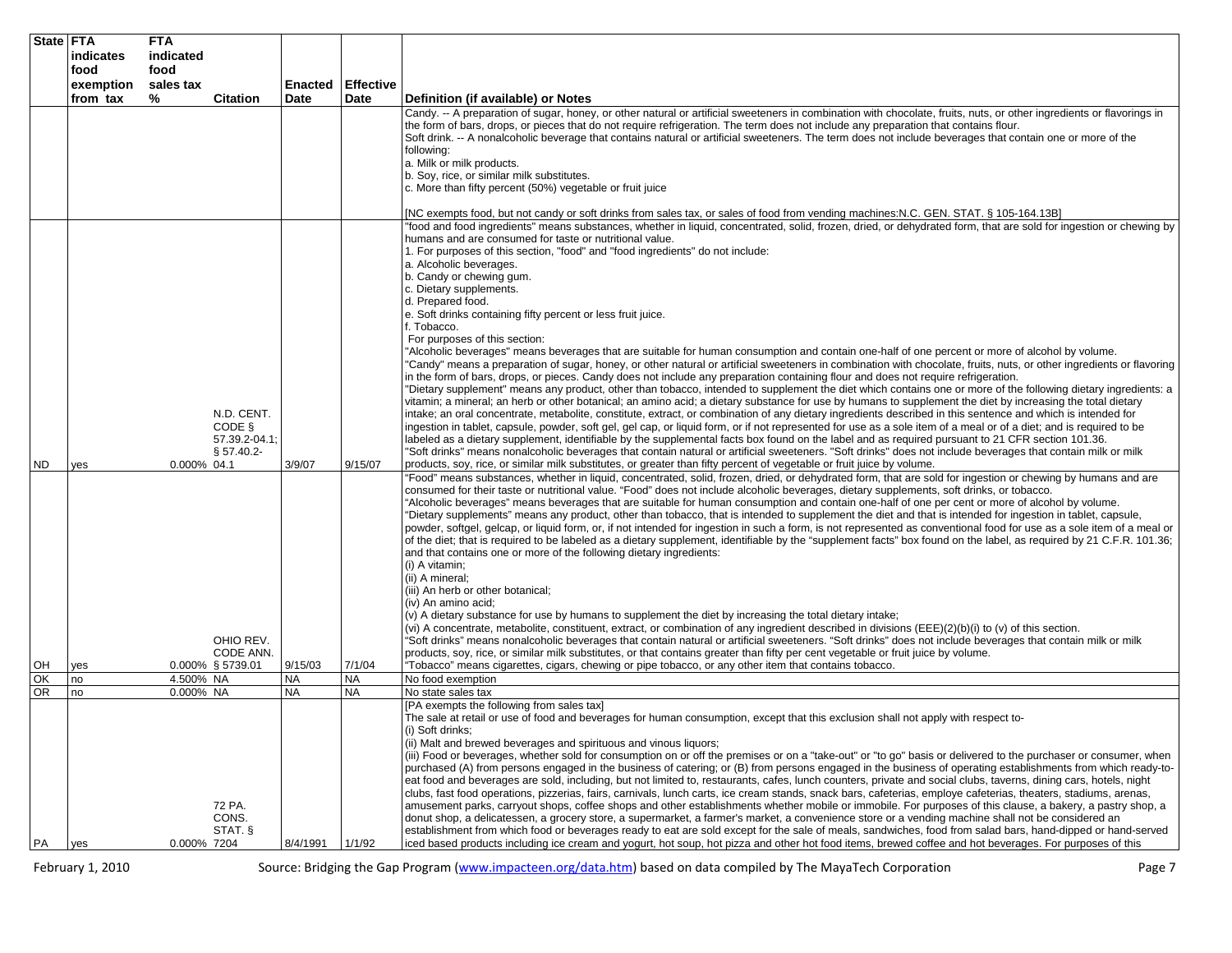| State FTA | indicates             | <b>FTA</b><br>indicated |                                                |                        |                          |                                                                                                                                                                                                                                                                                                                                                                                                                                                                                                                                                                                                                                                                                                                                                                                                                                                                                                                                                                                                                                                                                                                                                                                                                                                                                                                                                                                                                                                                                                                                                                                                                                                                                                                                                                                                                                                                                                                                            |
|-----------|-----------------------|-------------------------|------------------------------------------------|------------------------|--------------------------|--------------------------------------------------------------------------------------------------------------------------------------------------------------------------------------------------------------------------------------------------------------------------------------------------------------------------------------------------------------------------------------------------------------------------------------------------------------------------------------------------------------------------------------------------------------------------------------------------------------------------------------------------------------------------------------------------------------------------------------------------------------------------------------------------------------------------------------------------------------------------------------------------------------------------------------------------------------------------------------------------------------------------------------------------------------------------------------------------------------------------------------------------------------------------------------------------------------------------------------------------------------------------------------------------------------------------------------------------------------------------------------------------------------------------------------------------------------------------------------------------------------------------------------------------------------------------------------------------------------------------------------------------------------------------------------------------------------------------------------------------------------------------------------------------------------------------------------------------------------------------------------------------------------------------------------------|
|           | food                  | food                    |                                                |                        |                          |                                                                                                                                                                                                                                                                                                                                                                                                                                                                                                                                                                                                                                                                                                                                                                                                                                                                                                                                                                                                                                                                                                                                                                                                                                                                                                                                                                                                                                                                                                                                                                                                                                                                                                                                                                                                                                                                                                                                            |
|           | exemption<br>from tax | sales tax<br>%          | <b>Citation</b>                                | Enacted<br><b>Date</b> | <b>Effective</b><br>Date | Definition (if available) or Notes                                                                                                                                                                                                                                                                                                                                                                                                                                                                                                                                                                                                                                                                                                                                                                                                                                                                                                                                                                                                                                                                                                                                                                                                                                                                                                                                                                                                                                                                                                                                                                                                                                                                                                                                                                                                                                                                                                         |
|           |                       |                         |                                                |                        |                          | subclause, beverages shall not include malt and brewed beverages and spirituous and vinous liquors but shall include soft drinks. The sale at retail of food and<br>beverages at or from a school or church in the ordinary course of the activities of such organization is not subject to tax.                                                                                                                                                                                                                                                                                                                                                                                                                                                                                                                                                                                                                                                                                                                                                                                                                                                                                                                                                                                                                                                                                                                                                                                                                                                                                                                                                                                                                                                                                                                                                                                                                                           |
|           |                       |                         |                                                |                        |                          | "Soft drinks." All nonalcoholic beverages, whether carbonated or not, such as soda water, ginger ale, coca cola, lime cola, pepsi cola, Dr. Pepper, fruit juice<br>when plain or carbonated water, flavoring or syrup is added, carbonated water, orangeade, lemonade, root beer or any and all preparations, commonly referred<br>to as "soft drinks," of whatsoever kind, and are further described as including any and all beverages, commonly referred to as "soft drinks," which are made with<br>or without the use of any syrup. The term "soft drinks" shall not include natural fruit or vegetable juices or their concentrates, or non-carbonated fruit juice drinks<br>containing not less than twenty-five per cent by volume of natural fruit juices or of fruit juice which has been reconstituted to its original state, or natural<br>concentrated fruit or vegetable juices reconstituted to their original state, whether any of the foregoing natural juices are frozen or unfrozen, sweetened or<br>unsweetened, seasoned with salt or spice or unseasoned, nor shall the term "soft drinks" include coffee, coffee substitutes, tea, cocoa, natural fluid milk or non-<br>carbonated drinks made from milk derivatives.                                                                                                                                                                                                                                                                                                                                                                                                                                                                                                                                                                                                                                                                                              |
|           |                       |                         | R.I. GEN.                                      |                        |                          | "Food and food ingredients" means substances, whether in liquid, concentrated, solid, frozen, dried, or dehydrated form, that are sold for ingestion or chewing<br>by humans and are consumed for their taste or nutritional value. "Food and food ingredients" does not include "alcoholic beverages," "tobacco," "candy," "dietary<br>supplements" and "soft drinks."<br>"Candy" means a preparation of sugar, honey, or other natural or artificial sweeteners in combination with chocolate, fruits, nuts or other ingredients or<br>flavorings in the form of bars, drops, or pieces. "Candy" shall not include any preparation containing flour and shall require no refrigeration.<br>'Soft drinks" means non-alcoholic beverages that contain natural or artificial sweeteners. "Soft drinks" do not include beverages that contain milk or milk<br>products, soy, rice or similar milk substitutes, or greater than fifty percent (50%) of vegetable or fruit juice by volume.<br>"Dietary supplement" means any product, other than "tobacco," intended to supplement the diet that:<br>(A) Contains one or more of the following dietary ingredients:<br>1. A vitamin;<br>2. A mineral;<br>3. An herb or other botanical;<br>4. An amino acid;<br>5. A dietary substance for use by humans to supplement the diet by increasing the total dietary intake; or<br>6. A concentrate, metabolite, constituent, extract, or combination of any ingredient described in above; and<br>(B) Is intended for ingestion in tablet, capsule, powder, softgel, gelcap, or liquid form, or if not intended for ingestion in such a form, is not represented as<br>conventional food and is not represented for use as a sole item of a meal or of the diet; and<br>(C) Is required to be labeled as a dietary supplement, identifiable by the "Supplemental Facts" box found on the label and as required pursuant to 21 C.F.R. §<br>101.36. |
| RI        | yes                   | 0.000% 18-7.1           | LAWS § 44-                                     | 3/3/07                 | 1/1/07                   | Bakery items, including bread, rolls, buns, biscuits, bagels, croissants, pastries, donuts, danish, cakes, tortes, pies, tarts, muffins, bars, cookies, tortillas; and is<br>not sold with utensils provided by the seller, including plates, knives, forks, spoons, glasses, cups, napkins, or straws [are not taxed]                                                                                                                                                                                                                                                                                                                                                                                                                                                                                                                                                                                                                                                                                                                                                                                                                                                                                                                                                                                                                                                                                                                                                                                                                                                                                                                                                                                                                                                                                                                                                                                                                     |
| SC        | yes                   |                         | S.C. STAT.<br>ANN § 12-<br>$0.000\%$ 36-910(D) | 5/2/07                 | 7/1/07                   | Follows the Federal Food Stamp Act definition of food: "Food" means (1) any food or food product for home consumption except alcoholic beverages, tobacco,<br>and hot foods or hot food products ready for immediate consumption other than those authorized pursuant to clauses (3), (4), (5), (7), (8),and (9) of this<br>subsection, (2) seeds and plants for use in gardens to produce food for the personal consumption of the eligible household, (3) in the case of those persons<br>who are sixty years of age or over or who receive supplemental security income benefits or disability or blindness payments under title I, II, X, XIV, or XVI of the<br>Social Security Act [42 U.S.C.A. §§ 301 et seq., 401 et seq., 1201 et seq., 1351 et seq., 1381 et seq.], and their spouses, meals prepared by and served in<br>senior citizens' centers, apartment buildings occupied primarily by such persons, public or private nonprofit establishments (eating or otherwise) that feed such<br>persons, private establishments that contract with the appropriate agency of the State to offer meals for such persons at concessional prices, and meals<br>prepared for and served to residents of federally subsidized housing for the elderly.                                                                                                                                                                                                                                                                                                                                                                                                                                                                                                                                                                                                                                                                                  |
| SD        | no                    | 4.000% NA               |                                                | <b>NA</b>              | <b>NA</b>                | No food exemption                                                                                                                                                                                                                                                                                                                                                                                                                                                                                                                                                                                                                                                                                                                                                                                                                                                                                                                                                                                                                                                                                                                                                                                                                                                                                                                                                                                                                                                                                                                                                                                                                                                                                                                                                                                                                                                                                                                          |
|           |                       |                         | TENN.<br>CODE ANN.                             |                        |                          | "Candy" means a preparation of sugar, honey, or other natural or artificial sweeteners in combination with chocolate, fruits, nuts, or other ingredients or<br>flavorings in the form of bars, drops, or pieces. Candy shall not include any preparation containing flour and shall require no refrigeration;<br>"Food and food ingredients" means substances, whether in liquid, concentrated, solid, frozen, dried, or dehydrated form, that are sold for ingestion or chewing<br>by humans and are consumed for their taste or nutritional value. "Food and food ingredients" does not include alcoholic beverages, tobacco, candy, dietary<br>supplements, or prepared food;<br>'Alcoholic beverages" means beverages that are suitable for human consumption and contain one half of one percent (0.5%) or more of alcohol by volume;<br>Tobacco" means cigarettes, cigars, chewing or pipe tobacco, or any other item that contains tobacco<br>"Dietary supplement" means any product, other than tobacco, intended to supplement the diet that:<br>(A) Contains one (1) or more of the following dietary ingredients:<br>(i) A vitamin;<br>(ii) A mineral;<br>(iii) An herb or other botanical;<br>(iv) An amino acid;<br>(v) A dietary substance for use by humans to supplement the diet by increasing the total dietary intake; or<br>(vi) A concentrate, metabolite, constituent, extract, or combination of any ingredient described in subdivisions (24)(A)(i)-(v);<br>(B) Is intended for ingestion in tablet, capsule, powder, softgel, gelcap, or liquid form, or if not intended for ingestion in such a form, is not represented as<br>conventional food and is not represented for use as a sole item of a meal or of the diet; and                                                                                                                                                                                     |
| TN        | yes                   |                         | 5.500% § 67-6-102                              | 6/19/03                | 7/1/03                   | (C) Is required to be labeled as a dietary supplement, identifiable by the supplement facts box found on the label and as required pursuant to 21 C.F.R. §                                                                                                                                                                                                                                                                                                                                                                                                                                                                                                                                                                                                                                                                                                                                                                                                                                                                                                                                                                                                                                                                                                                                                                                                                                                                                                                                                                                                                                                                                                                                                                                                                                                                                                                                                                                 |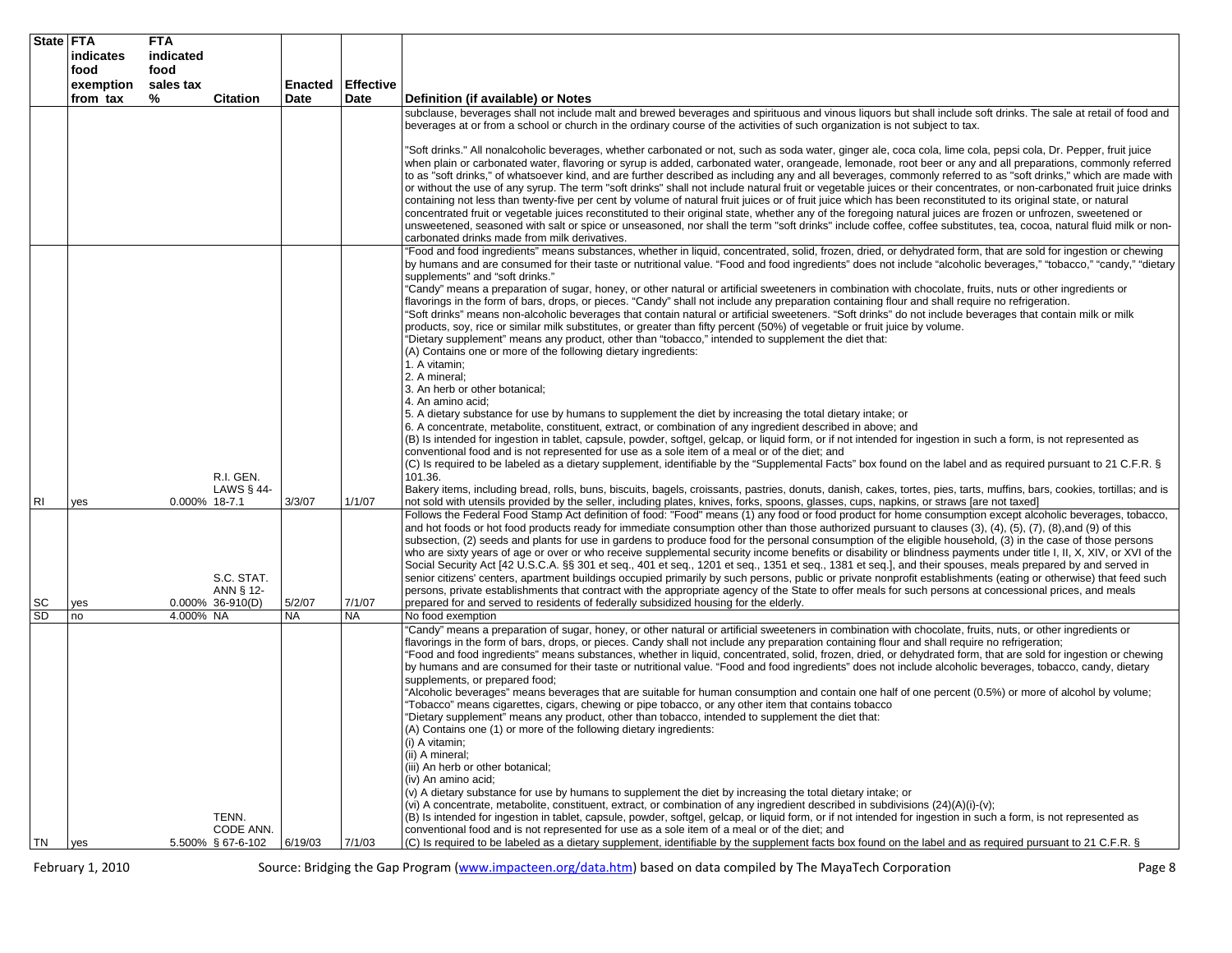|     | State FTA<br>indicates | <b>FTA</b><br>indicated |                                                        |                        |                          |                                                                                                                                                                                                                                                                                                                                                                                                                                                                                                                                                                                                                                                                                                                                                                                                                                                                                                                                                                                                                                                                                                                                                                                                                                                                                                                                                                                                                                                                                                                                                                                                                                                                                                           |
|-----|------------------------|-------------------------|--------------------------------------------------------|------------------------|--------------------------|-----------------------------------------------------------------------------------------------------------------------------------------------------------------------------------------------------------------------------------------------------------------------------------------------------------------------------------------------------------------------------------------------------------------------------------------------------------------------------------------------------------------------------------------------------------------------------------------------------------------------------------------------------------------------------------------------------------------------------------------------------------------------------------------------------------------------------------------------------------------------------------------------------------------------------------------------------------------------------------------------------------------------------------------------------------------------------------------------------------------------------------------------------------------------------------------------------------------------------------------------------------------------------------------------------------------------------------------------------------------------------------------------------------------------------------------------------------------------------------------------------------------------------------------------------------------------------------------------------------------------------------------------------------------------------------------------------------|
|     | food                   | food                    |                                                        |                        |                          |                                                                                                                                                                                                                                                                                                                                                                                                                                                                                                                                                                                                                                                                                                                                                                                                                                                                                                                                                                                                                                                                                                                                                                                                                                                                                                                                                                                                                                                                                                                                                                                                                                                                                                           |
|     | exemption<br>from tax  | sales tax<br>%          | <b>Citation</b>                                        | <b>Enacted</b><br>Date | <b>Effective</b><br>Date | Definition (if available) or Notes                                                                                                                                                                                                                                                                                                                                                                                                                                                                                                                                                                                                                                                                                                                                                                                                                                                                                                                                                                                                                                                                                                                                                                                                                                                                                                                                                                                                                                                                                                                                                                                                                                                                        |
|     |                        |                         |                                                        |                        |                          | 101.36;                                                                                                                                                                                                                                                                                                                                                                                                                                                                                                                                                                                                                                                                                                                                                                                                                                                                                                                                                                                                                                                                                                                                                                                                                                                                                                                                                                                                                                                                                                                                                                                                                                                                                                   |
|     |                        |                         | TEX. TAX                                               |                        |                          | Food products for human consumption are exempted from the taxes imposed by this chapter.<br>"Food products" shall include, except as otherwise provided herein, but shall not be limited to cereals and cereal products; milk and milk products, including ice<br>cream; oleomargarine; meat and meat products; poultry and poultry products; fish and fish products; eggs and egg products; vegetables and vegetable<br>products; fruit and fruit products; spices, condiments, and salt; sugar and sugar products; coffee and coffee substitutes; tea; cocoa products; or any combination<br>of the above.<br>"Food products" shall not include:<br>(1) drugs, medicines, tonics, vitamins, dietary supplements, and medicinal preparations in any form;<br>(2) carbonated and noncarbonated packaged soft drinks, which are nonalcoholic beverages that contain natural or artificial sweeteners;<br>(3) ice; or                                                                                                                                                                                                                                                                                                                                                                                                                                                                                                                                                                                                                                                                                                                                                                                       |
|     |                        |                         | CODE ANN.                                              |                        |                          | (4) candy.                                                                                                                                                                                                                                                                                                                                                                                                                                                                                                                                                                                                                                                                                                                                                                                                                                                                                                                                                                                                                                                                                                                                                                                                                                                                                                                                                                                                                                                                                                                                                                                                                                                                                                |
| ТX  | yes                    |                         | $0.000\%$ § 151.314                                    | 6/20/03                | 10/1/03                  | For purposes of this section, diluted juice that is more than 50 percent vegetable or fruit juice by volume is not considered to be a soft drink.<br>"Food and food ingredients" means substances:                                                                                                                                                                                                                                                                                                                                                                                                                                                                                                                                                                                                                                                                                                                                                                                                                                                                                                                                                                                                                                                                                                                                                                                                                                                                                                                                                                                                                                                                                                        |
|     |                        |                         | UT. ST.<br>ANN. § 59-                                  |                        |                          | (i) regardless of whether the substances are in:<br>(A) liquid form;<br>(B) concentrated form;<br>(C) solid form;<br>(D) frozen form;<br>(E) dried form; or<br>(F) dehydrated form; and<br>(ii) that are:<br>(A) sold for:<br>(I) ingestion by humans; or<br>(II) chewing by humans; and<br>(B) consumed for the substance's:<br>(I) taste; or<br>(II) nutritional value.<br>(b) "Food and food ingredients" includes an item described in Subsection (66)(b)(iii).<br>(c) "Food and food ingredients" does not include:<br>(i) an alcoholic beverage;<br>(ii) tobacco; or                                                                                                                                                                                                                                                                                                                                                                                                                                                                                                                                                                                                                                                                                                                                                                                                                                                                                                                                                                                                                                                                                                                                |
| UT  | yes                    |                         | 1.750% 12-102<br>VT. STAT.                             | Unknown                | 1/1/07                   | (iii) prepared food.<br>Food and food ingredients: means substances, whether in liquid, concentrated, solid, frozen, dried, or dehydrated form, that are sold for ingestion or chewing by                                                                                                                                                                                                                                                                                                                                                                                                                                                                                                                                                                                                                                                                                                                                                                                                                                                                                                                                                                                                                                                                                                                                                                                                                                                                                                                                                                                                                                                                                                                 |
| VT  | yes                    |                         | 0.000% ANN. § 9701 6/3/04                              |                        | 6/3/04                   | humans and are consumed for their taste or nutritional value. "Food and food ingredients" does not include alcoholic beverages or tobacco.                                                                                                                                                                                                                                                                                                                                                                                                                                                                                                                                                                                                                                                                                                                                                                                                                                                                                                                                                                                                                                                                                                                                                                                                                                                                                                                                                                                                                                                                                                                                                                |
| VA  | yes                    | 1.500% 611.1            | Va. Code<br>Ann. § 58.1-                               | 2/18/02                | 1/1/03                   | Follows the Federal Food Stamp Act definition of food: "Food" means (1) any food or food product for home consumption except alcoholic beverages, tobacco,<br>and hot foods or hot food products ready for immediate consumption other than those authorized pursuant to clauses (3), (4), (5), (7), (8), and (9) of this<br>subsection, (2) seeds and plants for use in gardens to produce food for the personal consumption of the eligible household, (3) in the case of those persons<br>who are sixty years of age or over or who receive supplemental security income benefits or disability or blindness payments under title I, II, X, XIV, or XVI of the<br>Social Security Act [42 U.S.C.A. §§ 301 et seq., 401 et seq., 1201 et seq., 1351 et seq., 1381 et seq.], and their spouses, meals prepared by and served in<br>senior citizens' centers, apartment buildings occupied primarily by such persons, public or private nonprofit establishments (eating or otherwise) that feed such<br>persons, private establishments that contract with the appropriate agency of the State to offer meals for such persons at concessional prices, and meals<br>prepared for and served to residents of federally subsidized housing for the elderly.                                                                                                                                                                                                                                                                                                                                                                                                                                                |
| WA. | yes                    |                         | WASH. REV.<br>CODE ANN.<br>0.000% § 82.08.0293 3/26/04 |                        | 1/1/04                   | 'Food and food ingredients" means substances, whether in liquid, concentrated, solid, frozen, dried, or dehydrated form, that are sold for ingestion or chewing<br>by humans and are consumed for their taste or nutritional value. "Food and food ingredients" does not include:<br>(a) "Alcoholic beverages," which means beverages that are suitable for human consumption and contain one-half of one percent or more of alcohol by volume;<br>and<br>(b) "Tobacco," which means cigarettes, cigars, chewing or pipe tobacco, or any other item that contains tobacco.<br>(2) The exemption of "food and food ingredients" provided for in subsection shall not apply to prepared food, soft drinks, or dietary supplements.<br>'Soft drinks" means nonalcoholic beverages that contain natural or artificial sweeteners. Soft drinks do not include beverages that contain: Milk or milk products;<br>soy, rice, or similar milk substitutes; or greater than fifty percent of vegetable or fruit juice by volume.<br>(d) "Dietary supplement" means any product, other than tobacco, intended to supplement the diet that:<br>(i) Contains one or more of the following dietary ingredients:<br>(A) A vitamin;<br>(B) A mineral;<br>(C) An herb or other botanical;<br>(D) An amino acid;<br>(E) A dietary substance for use by humans to supplement the diet by increasing the total dietary intake; or<br>(F) A concentrate, metabolite, constituent, extract, or combination of any ingredient described in this subsection;<br>(ii) Is intended for ingestion in tablet, capsule, powder, softgel, gelcap, or liquid form, or if not intended for ingestion in such form, is not represented as |